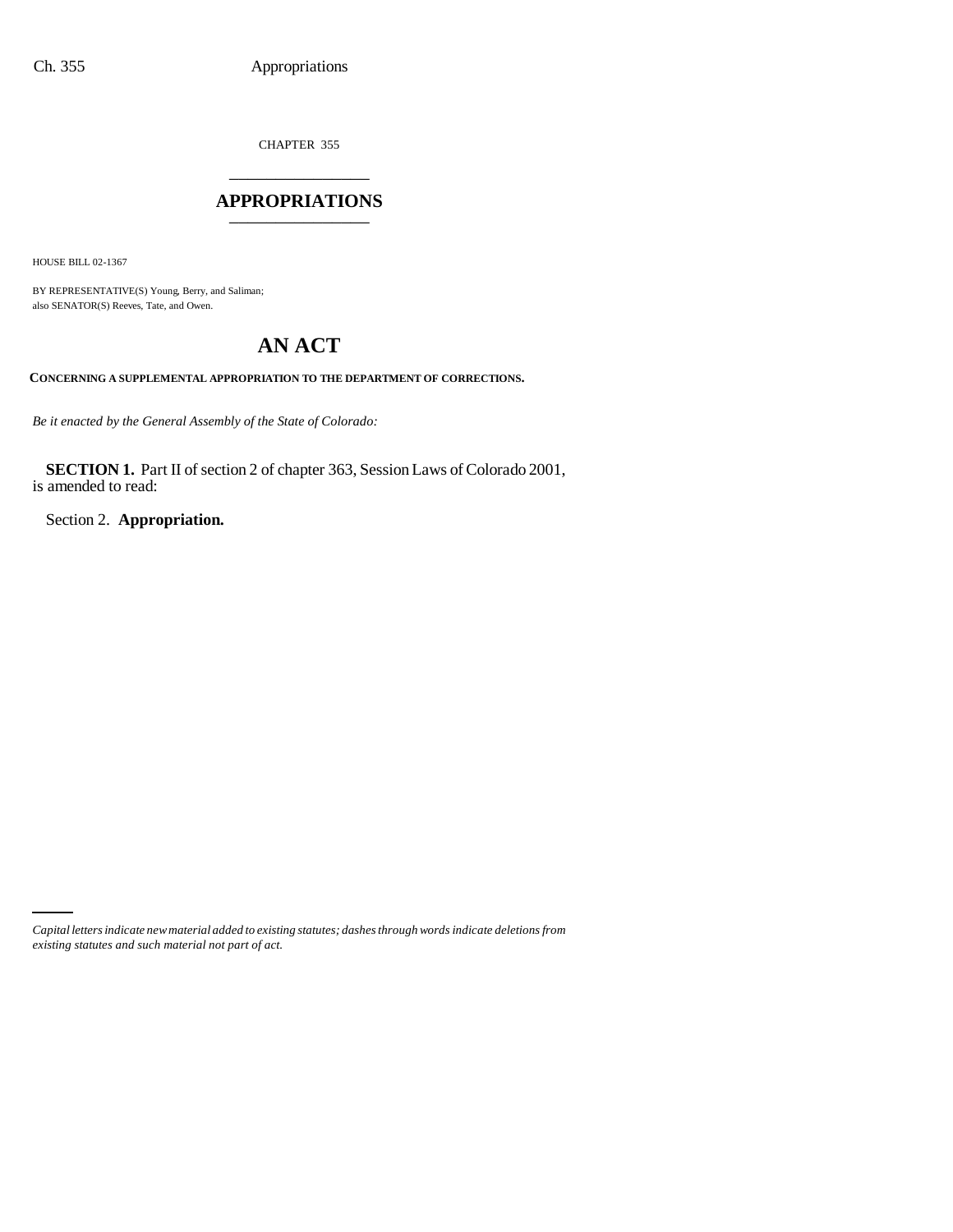|                                                           |                           |              | <b>APPROPRIATION FROM</b>     |                                                |                             |                                              |                                |
|-----------------------------------------------------------|---------------------------|--------------|-------------------------------|------------------------------------------------|-----------------------------|----------------------------------------------|--------------------------------|
|                                                           | ITEM &<br><b>SUBTOTAL</b> | <b>TOTAL</b> | <b>GENERAL</b><br><b>FUND</b> | <b>GENERAL</b><br><b>FUND</b><br><b>EXEMPT</b> | <b>CASH</b><br><b>FUNDS</b> | <b>CASH</b><br><b>FUNDS</b><br><b>EXEMPT</b> | <b>FEDERAL</b><br><b>FUNDS</b> |
|                                                           | \$                        | \$           | \$                            | \$                                             | \$                          | \$<br>\$                                     |                                |
|                                                           |                           |              | <b>PART II</b>                |                                                |                             |                                              |                                |
|                                                           |                           |              | DEPARTMENT OF CORRECTIONS     |                                                |                             |                                              |                                |
|                                                           |                           |              |                               |                                                |                             |                                              |                                |
| (1) MANAGEMENT                                            |                           |              |                               |                                                |                             |                                              |                                |
| (A) Executive Director's Office Subprogram <sup>6,7</sup> |                           |              |                               |                                                |                             |                                              |                                |
| <b>Personal Services</b>                                  | 4,250,340                 |              | 4,132,992                     |                                                |                             | $117,348$ <sup>*</sup>                       |                                |
|                                                           | 4,160,992                 |              | 4,043,644                     |                                                | $51,076$ <sup>n</sup>       | $66,272(T)^a$                                |                                |
|                                                           |                           |              | $(67.6$ FTE)                  |                                                |                             | $(2.7$ FTE)                                  |                                |
|                                                           |                           |              | $(66.5$ FTE)                  |                                                | $(1.0$ FTE)                 | $(1.7$ FTE)                                  |                                |
| Health, Life, and Dental                                  | 15,090,693                |              | $14,610,464$ <sup>b</sup>     |                                                | $45,310^{\circ}$            | 434,919 <sup>d</sup>                         |                                |
|                                                           | 13,350,969                |              | 7,490,766 <sup>b</sup>        |                                                | $44.289$ <sup>c</sup>       | 5,815,914°                                   |                                |
| Short-term Disability                                     | 102,126                   |              | 98,313                        |                                                | $677^e$                     | $3,136$ <sup>d</sup>                         |                                |
|                                                           | 100,440                   |              | 96,680                        |                                                |                             | $3,083^d$                                    |                                |
| Salary Survey and Senior                                  |                           |              |                               |                                                |                             |                                              |                                |
| <b>Executive Service</b>                                  | 14,387,867                |              | 13,856,636                    |                                                | 117,419f                    | 413,812 <sup>g</sup>                         |                                |
|                                                           | 14,019,281                |              | 13,488,050                    |                                                |                             |                                              |                                |
| Anniversary Increases                                     | 5,032,433                 |              | 4,853,993                     |                                                | $37,920^h$                  | $140,520$ <sup>i</sup>                       |                                |
| Shift Differential                                        | 5,174,651                 |              | 5,119,421                     |                                                |                             | 55,230 <sup>d</sup>                          |                                |
| Workers' Compensation                                     | 2,926,504                 |              | 2,824,956                     |                                                | 12.359                      | $89,189$ <sup>d</sup>                        |                                |
|                                                           | 2,785,479                 |              | 2,688,825                     |                                                | 11,763                      | 84,891 <sup>d</sup>                          |                                |
| <b>Operating Expenses</b>                                 | 431,327                   |              | 422,131                       |                                                |                             | 9,196 <sup>k</sup>                           |                                |
|                                                           | 429,915                   |              | 420,719                       |                                                | $5,892^n$                   | $3,304(T)^k$                                 |                                |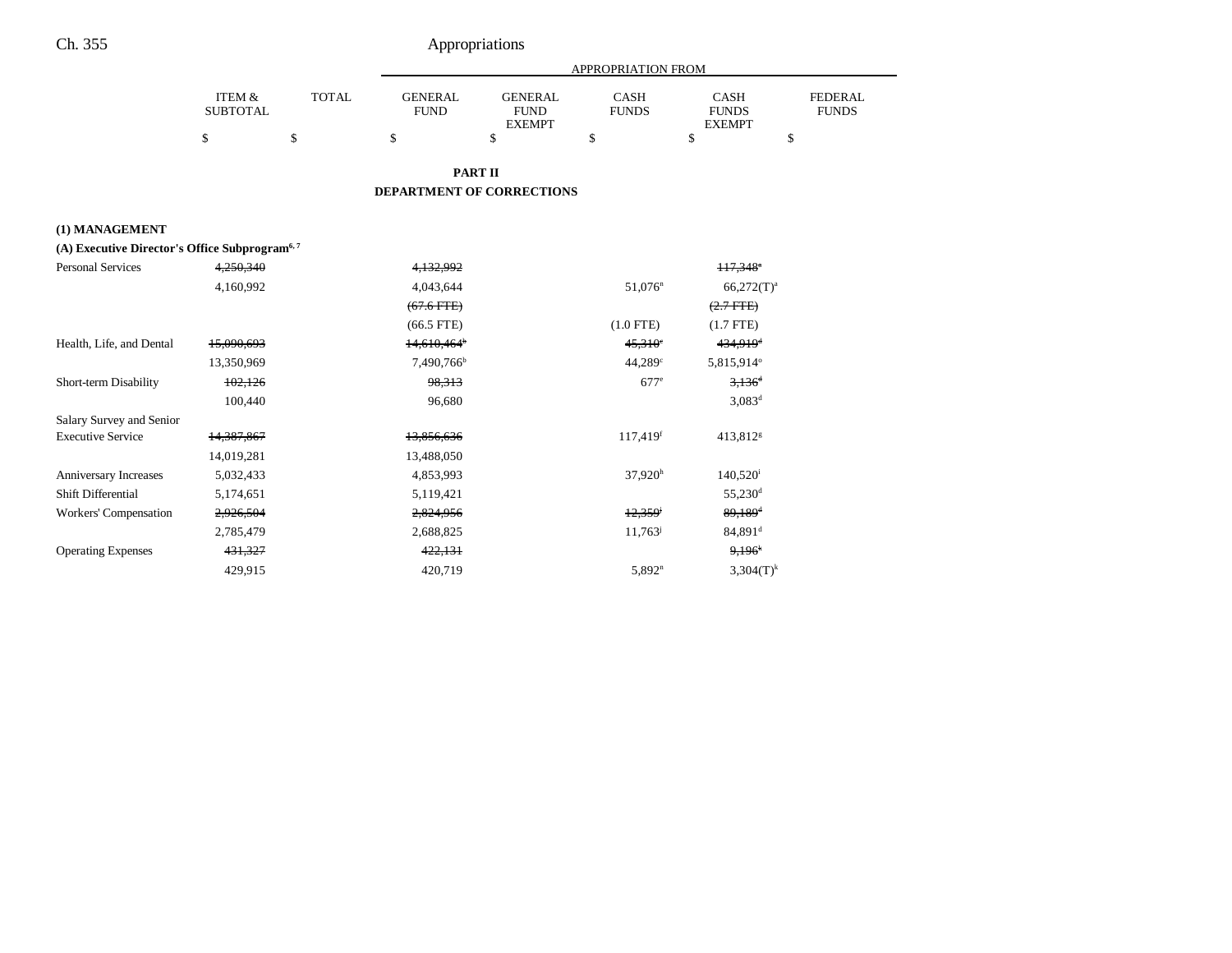| Legal Services for 16,989 |                      |                        |                    |                        |
|---------------------------|----------------------|------------------------|--------------------|------------------------|
| 17.727 hours              | 1,540,614            | 1,511,459              | 3,548              | $25,607$ <sup>d</sup>  |
|                           | 1,583,745            | 1,553,770              | $3,635^{\circ}$    | $26,340$ <sup>d</sup>  |
| Payment to Risk           |                      |                        |                    |                        |
| Management and Property   |                      |                        |                    |                        |
| Funds                     | <del>1,764,595</del> | 1,703,365              | 7,452              | 53,778 <sup>d</sup>    |
|                           | 994.271              | 959,770                | $4,199^{j}$        | $30,302$ <sup>d</sup>  |
| <b>Leased Space</b>       | 2,069,478            | 1,837,148 <sup>b</sup> | 3.150 <sup>m</sup> | $229,180$ <sup>d</sup> |
|                           | 2,074,834            | $1,840,043^b$          |                    | $231,641$ <sup>d</sup> |
| <b>Start-up Costs</b>     | 21,876               | 21,876                 |                    |                        |
|                           | 9,860                | 9,860                  |                    |                        |
|                           | 52,792,504           |                        |                    |                        |
|                           | 49,716,870           |                        |                    |                        |
|                           |                      |                        |                    |                        |

<sup>a</sup> Of this amount, \$66,272(T) THIS AMOUNT shall be from State Victims Assistance and Law Enforcement funds appropriated in the Department of Public Safety, Division of Criminal Justice and \$51,076 shall be from reserves in the Drug Offender Surcharge Fund. JUSTICE.

b Of these amounts, \$10,042 is exempt from the statutory limit on state General Fund appropriations pursuant to Section 24-75-201.1 (1)(a)(III)(A), C.R.S.

<sup>c</sup> Of this amount,  $\frac{43,102}{842,081}$  shall be from sales revenues earned by the Canteen Operation and \$2,208 shall be from the Sex Offender Surcharge Fund.

<sup>d</sup> These amounts shall be from sales revenues earned by Correctional Industries.

e Of this amount, \$592 shall be from sales revenues earned by the Canteen Operation, \$65 shall be from the Drug Offender Surcharge Fund, and \$20 shall be from fees collected for monitoring private prisons.

f Of this amount, \$62,366 shall be from sales revenues earned by the Canteen Operation, \$37,557 shall be from fees collected for monitoring private prisons, \$12,295 shall be from the Drug Offender Surcharge Fund, \$2,197 shall be from inmate medical fees pursuant to Section 17-1-113, C.R.S., \$1,504 shall be from the Sex Offender Surcharge Fund, and \$1,500 shall be from restitution collected pursuant to Section 16-18.5-109(3), C.R.S.

g Of this amount, \$393,895 shall be from sales revenues earned by Correctional Industries and \$19,917(T) shall be from various grants.

h Of this amount, \$17,991 shall be from sales revenues earned by the Canteen Operation, \$12,185 shall be from fees collected for monitoring private prisons, \$5,019 shall be from the Drug Offender Surcharge Fund, and \$2,725 shall be from restitution collected pursuant to Section 16-18.5-109(3), C.R.S.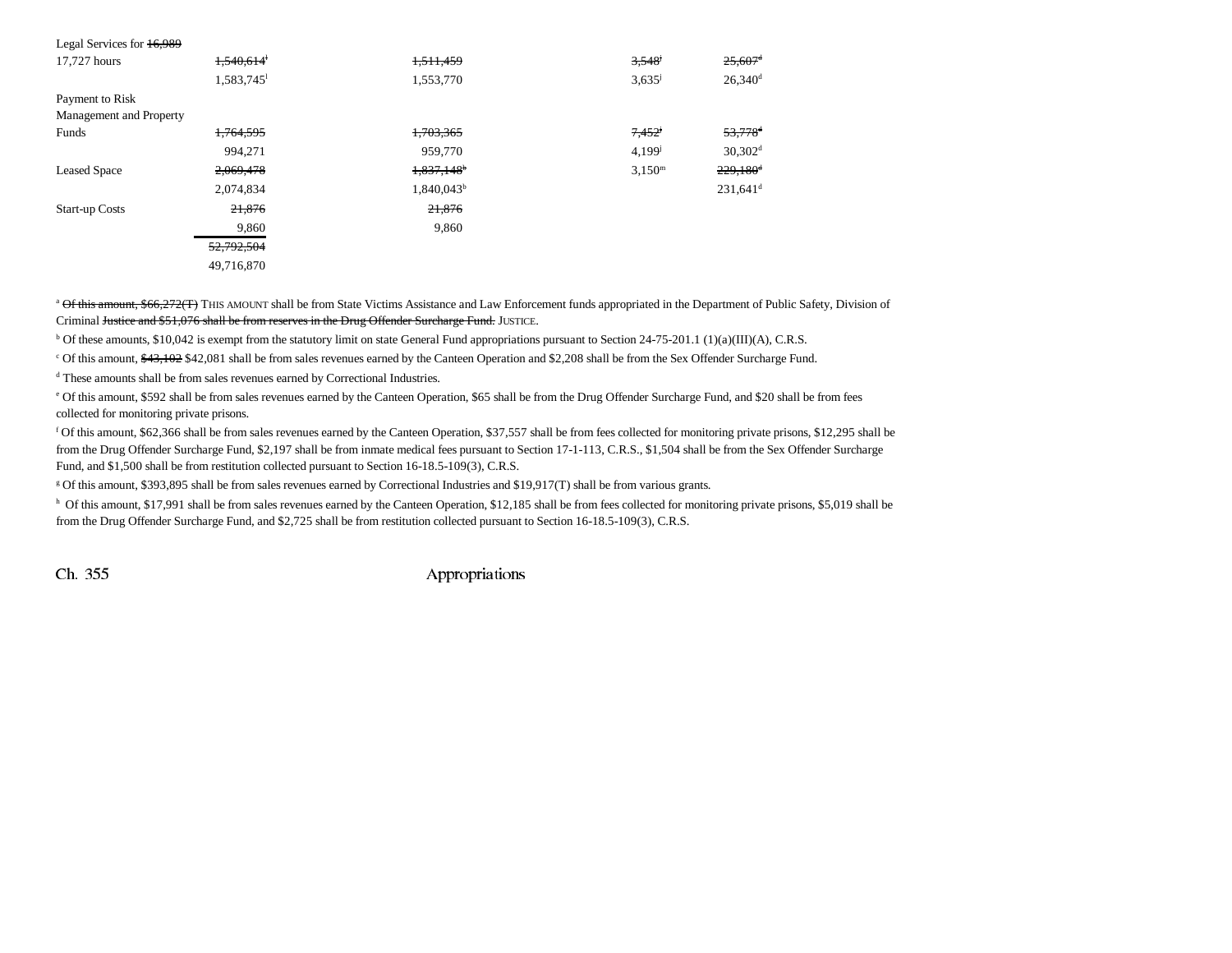|                 |              | APPROPRIATION FROM |               |              |               |              |
|-----------------|--------------|--------------------|---------------|--------------|---------------|--------------|
| ITEM &          | <b>TOTAL</b> | <b>GENERAL</b>     | GENERAL       | CASH         | CASH          | FEDERAL      |
| <b>SUBTOTAL</b> |              | FUND               | <b>FUND</b>   | <b>FUNDS</b> | <b>FUNDS</b>  | <b>FUNDS</b> |
|                 |              |                    | <b>EXEMPT</b> |              | <b>EXEMPT</b> |              |
|                 |              |                    |               |              |               |              |

i Of this amount, \$133,938 shall be from sales revenues earned by Correctional Industries and \$6,582(T) shall be from various grants.

<sup>j</sup> These amounts shall be from sales revenues earned by the Canteen Operation.

k Of this amount, \$3,304(T) THIS AMOUNT shall be from State Victims Assistance and Law Enforcement funds appropriated in the Department of Public Safety, Division of Criminal Justice and \$5,892 shall be from reserves in the Drug Offender Surcharge Fund. JUSTICE.

<sup>1</sup> Of this amount, \$992,668 \$1,035,799 shall be used to purchase 16,989 17,727 hours of legal services from the Department of Law, \$81,745 shall be used to contract for legal services from private firms for litigation at the Rifle Correctional Center, and \$466,201 shall be used to contract for legal services from private firms for litigation at the Trinidad Correctional Facility.

m This amount shall be from fees collected for monitoring private prisons.

n THESE AMOUNTS SHALL BE FROM THE DRUG OFFENDER SURCHARGE FUND.

o OF THIS AMOUNT, \$5,400,000 SHALL BE FROM THE UNDESIGNATED FUND BALANCE FOR MEDICAL PLANS IN THE GROUP BENEFIT PLANS RESERVE FUND CREATED IN SECTION 24-50-613, C.R.S., AND \$415,914 SHALL BE FROM SALES REVENUES EARNED BY CORRECTIONAL INDUSTRIES.

#### **(B) External Capacity Subprogram**

| (1) Private Prison Monitoring Unit |                      |  |  |
|------------------------------------|----------------------|--|--|
| <b>Personal Services</b>           | 591.232              |  |  |
|                                    | $(13.5 \text{ FTE})$ |  |  |
| <b>Operating Expenses</b>          | 175,175              |  |  |
|                                    | 766,407              |  |  |

766,407<sup>a</sup>

<sup>a</sup> This amount shall be from fees collected for monitoring private prisons.

(2) Payments to House State Prisoners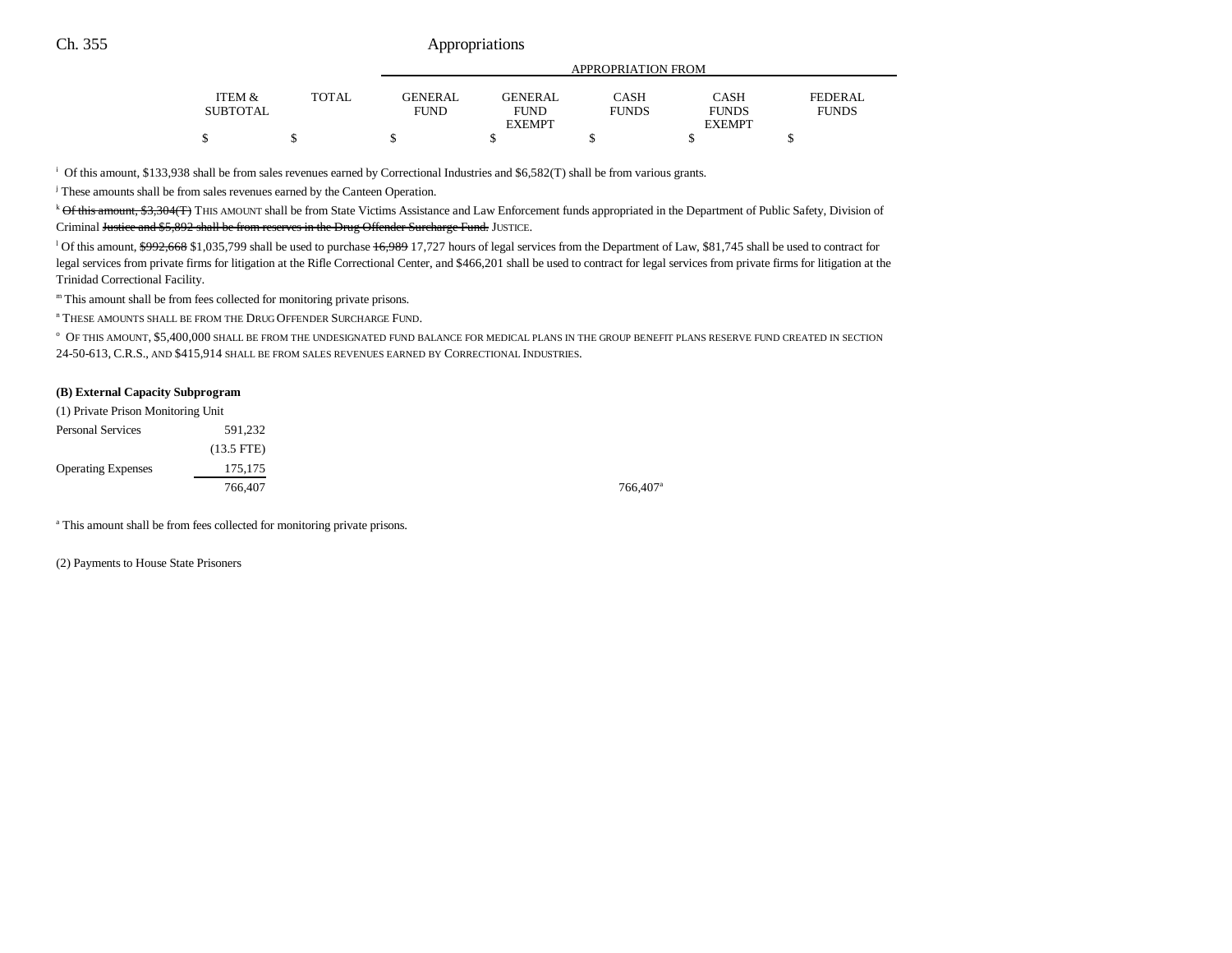| Local Jails $8$                    | 4,411,426             | 4, 411, 426           |                          |
|------------------------------------|-----------------------|-----------------------|--------------------------|
|                                    | 5,051,551             | 5,051,551             |                          |
| Private Facilities <sup>8, 9</sup> | 59,969,536            | <del>56,354,556</del> | $3,614,980$ <sup>a</sup> |
|                                    | 45,604,396            | 41,621,727            | $3.982,669$ <sup>a</sup> |
|                                    | <del>64,380,962</del> |                       |                          |
|                                    | 50,655,947            |                       |                          |

<sup>a</sup> This amount shall be from a federal reimbursement for housing illegal aliens that is anticipated to be awarded in fiscal year 2001-02 and is subject to appropriation by the General Assembly.

#### **(C) Inmate Drug Reduction**

| 155,757        |
|----------------|
| $(4.5$ FTE $)$ |
| 47,400         |
| 49,000         |
| 252,157        |
|                |

<sup>a</sup> This amount shall be from the Drug Offender Surcharge Fund.

# 118,192,030

101,391,381

# **(2) INSTITUTIONS (A) Utilities Subprogram**

(1) Water Rights Management

Personal Services 22,643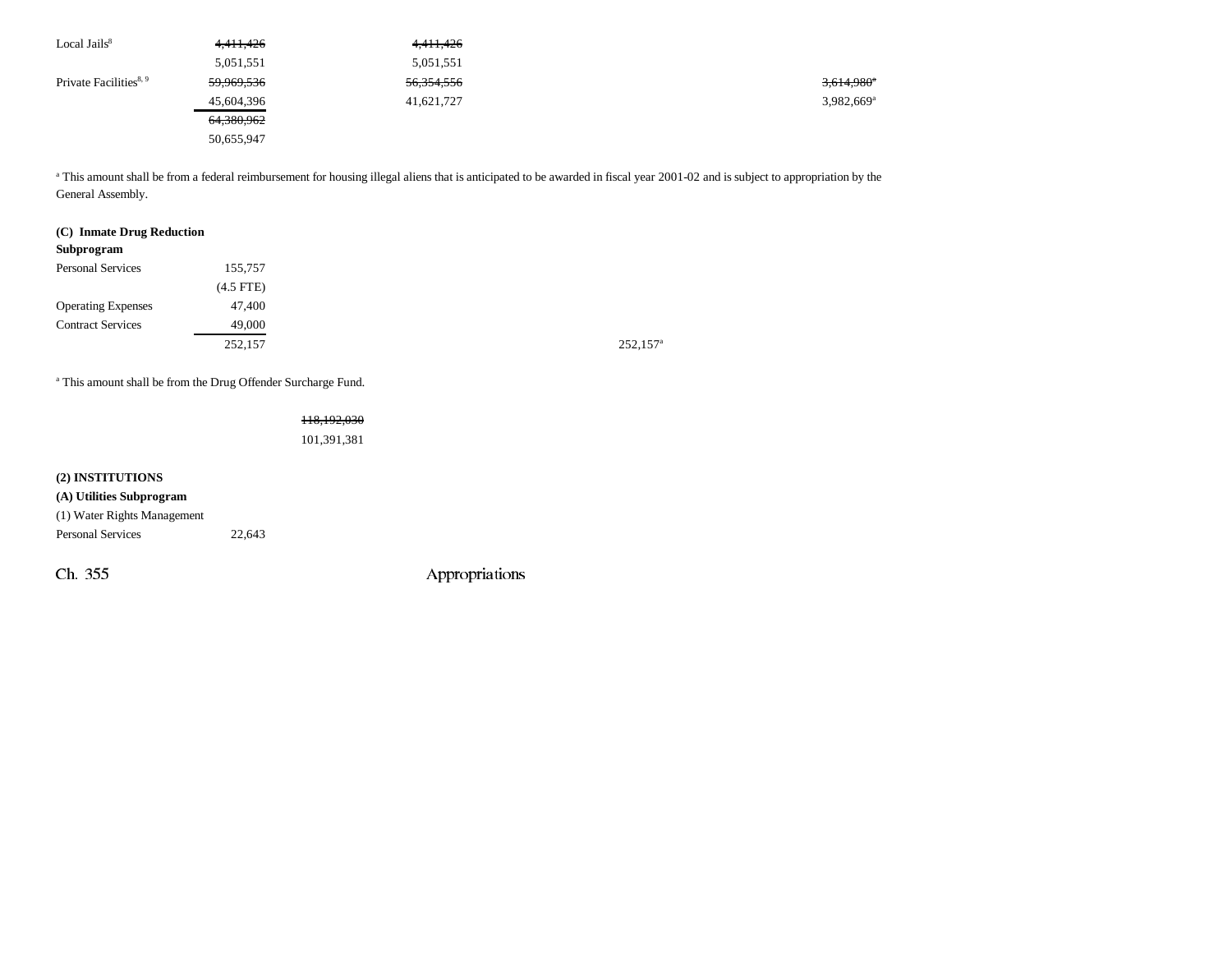|                                |                           |              | <b>APPROPRIATION FROM</b>     |                                                |                             |                                              |                                |
|--------------------------------|---------------------------|--------------|-------------------------------|------------------------------------------------|-----------------------------|----------------------------------------------|--------------------------------|
|                                | ITEM &<br><b>SUBTOTAL</b> | <b>TOTAL</b> | <b>GENERAL</b><br><b>FUND</b> | <b>GENERAL</b><br><b>FUND</b><br><b>EXEMPT</b> | <b>CASH</b><br><b>FUNDS</b> | <b>CASH</b><br><b>FUNDS</b><br><b>EXEMPT</b> | <b>FEDERAL</b><br><b>FUNDS</b> |
|                                | \$                        | \$           | \$                            | \$                                             | \$                          | \$                                           | \$                             |
|                                | $(0.5$ FTE)               |              |                               |                                                |                             |                                              |                                |
| <b>Operating Expenses</b>      | 350                       |              |                               |                                                |                             |                                              |                                |
| <b>Contract Services for</b>   |                           |              |                               |                                                |                             |                                              |                                |
| <b>Engineering Consultants</b> | 153,271                   |              |                               |                                                |                             |                                              |                                |
|                                | 176,264                   |              | 176,264                       |                                                |                             |                                              |                                |
| $(2)$ Utilities <sup>10</sup>  | 13,977,008                |              | 13,250,223                    |                                                |                             | $726,785$ <sup>*</sup>                       |                                |
|                                |                           |              |                               |                                                |                             |                                              |                                |
|                                | 12,776,574                |              | 12,259,818                    |                                                |                             | 516,756 <sup>a</sup>                         |                                |

<sup>a</sup> This amount shall be from sales revenues earned by Correctional Industries.

## **(B) Maintenance Subprogram**

| <b>Personal Services</b>    | 13.911.064    |                       |
|-----------------------------|---------------|-----------------------|
|                             | 13,278,290    |                       |
|                             | (291.4 FTE)   |                       |
|                             | $(275.7$ FTE) |                       |
| <b>Operating Expenses</b>   | 4.403.777     |                       |
|                             | 3,774,352     |                       |
| <b>Purchase of Services</b> | 136,606       |                       |
|                             | 18.451.447    | <del>18,451,447</del> |
|                             | 17,189,248    | 17,189,248            |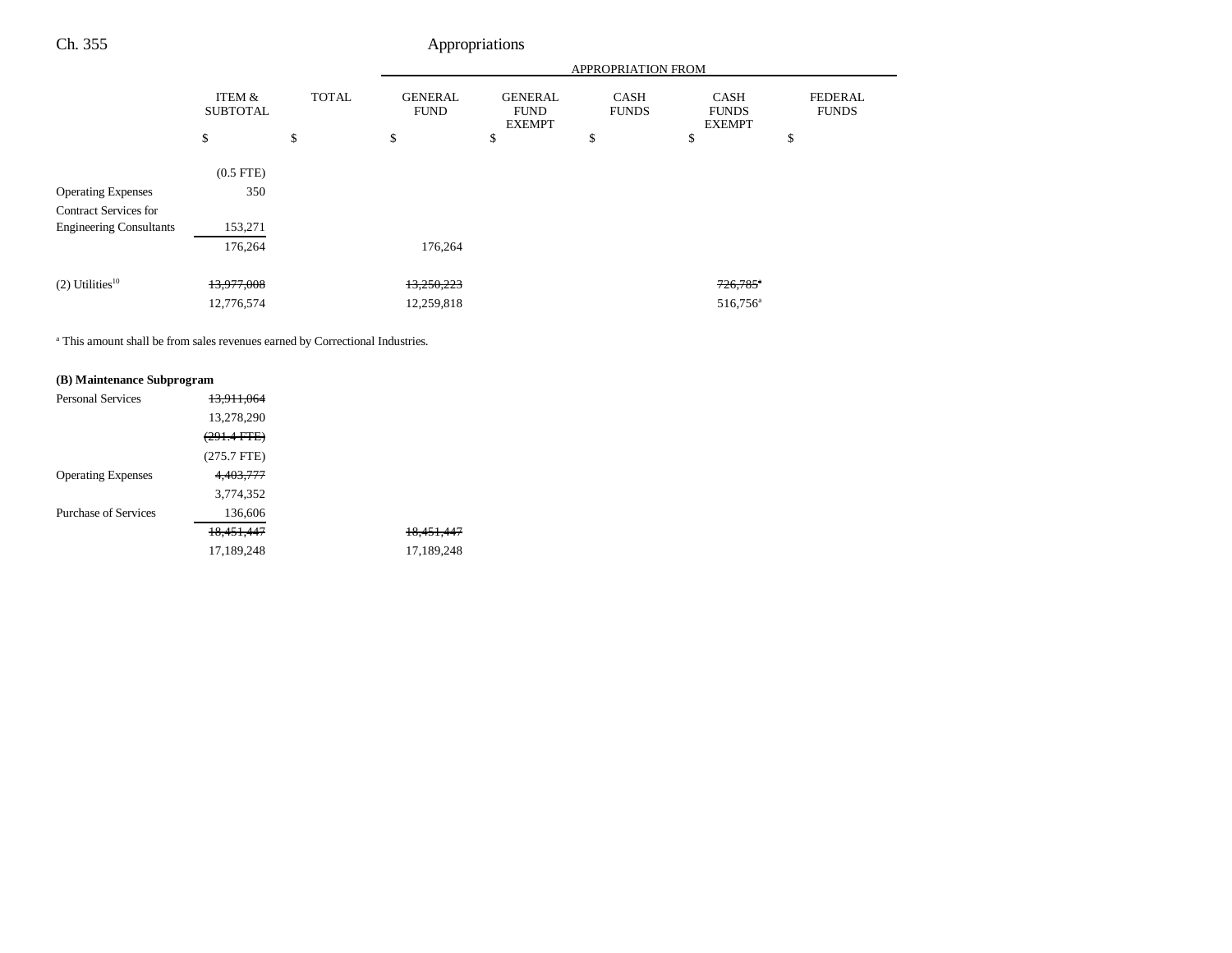| (C) Housing and Security Subprogram |                          |                          |             |             |
|-------------------------------------|--------------------------|--------------------------|-------------|-------------|
| <b>Personal Services</b>            | 115,713,914 <sup>*</sup> |                          |             |             |
|                                     | 114,182,280              | 114,182,280 <sup>a</sup> |             |             |
|                                     | $(2,755.1$ FTE)          |                          |             |             |
|                                     |                          | $(2,714.7$ FTE)          |             |             |
| <b>Operating Expenses</b>           | 1,563,940                |                          |             |             |
|                                     | 1,543,369                | 1,543,369                |             |             |
| <b>FORT LYON CORRECTIONAL</b>       |                          |                          |             |             |
| <b>FACILITY</b>                     | 5,285,964                | 4,645,130                | $137,433^b$ | 503,401(T)  |
|                                     |                          | $(59.2$ FTE)             |             | $(1.5$ FTE) |
|                                     | 117,277,854              | 117,277,854              |             |             |
|                                     | 121,011,613              |                          |             |             |

<sup>a</sup> In addition to the funding provided in this line, it is the intent of the General Assembly that the Department of Corrections utilize the \$1,193,080 General Fund appropriation contained in Sections 17-1-120 (1)(c)(II), 17-1-122 (1)(b)(II), 17-1-124 (1)(c)(II), 17-1-126 (1)(b)(II), 17-1-127 (1)(b)(II), 17-1-128 (1)(b)(II), 17-1-129  $(1)(b)(II)$ , 17-1-130  $(1)(b)(II)$ , 17-1-131  $(1)(b)$ , and 17-1-132  $(1)(b)(II)$ , C.R.S., for these purposes.

 $^{\rm b}$  This amount shall be from payments for services provided to the Veterans Administration at the Fort Lyon Correctional Facility.

 $^\mathrm{c}$  This amount shall be from sales revenues to other state agencies earned by  $\mathrm{Cor}$ rectional Industries.

#### **(D) Food Service Subprogram**

| <b>Personal Services</b>    | 11,393,877 | H, 393, 877   |        |
|-----------------------------|------------|---------------|--------|
|                             | 11,071,765 | 11,071,765    |        |
|                             |            | $(251.1$ FTE) |        |
|                             |            | $(242.6$ FTE) |        |
| <b>Operating Expenses</b>   | 13,713,622 | 13,633,622    | 80,000 |
|                             | 13,731,630 | 13,651,630    |        |
| <b>Purchase of Services</b> | 505,480    | 505,480       |        |
|                             |            |               |        |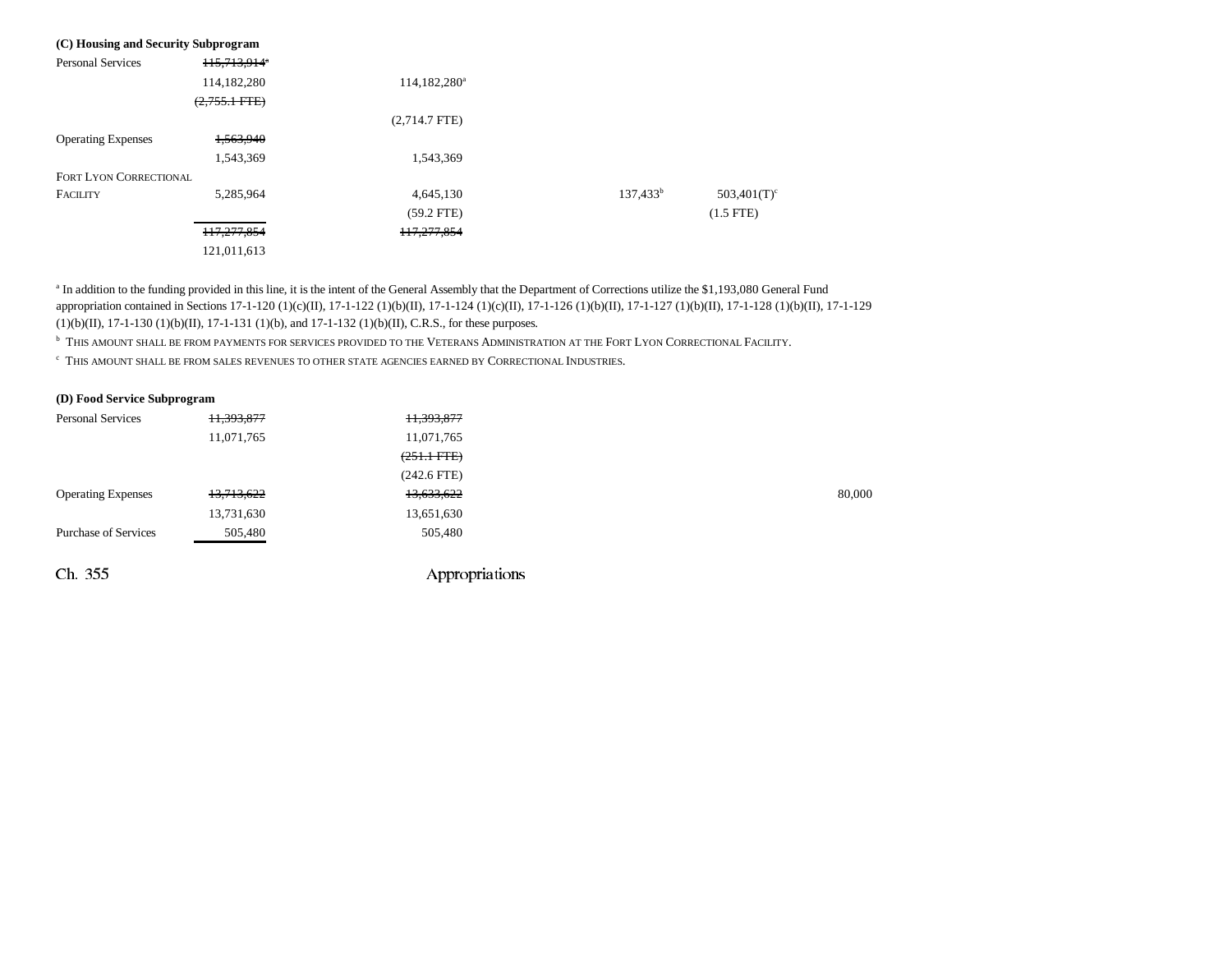|                                 |                                      |              | APPROPRIATION FROM            |                                                |                             |                                              |                                |  |
|---------------------------------|--------------------------------------|--------------|-------------------------------|------------------------------------------------|-----------------------------|----------------------------------------------|--------------------------------|--|
|                                 | <b>ITEM &amp;</b><br><b>SUBTOTAL</b> | <b>TOTAL</b> | <b>GENERAL</b><br><b>FUND</b> | <b>GENERAL</b><br><b>FUND</b><br><b>EXEMPT</b> | <b>CASH</b><br><b>FUNDS</b> | <b>CASH</b><br><b>FUNDS</b><br><b>EXEMPT</b> | <b>FEDERAL</b><br><b>FUNDS</b> |  |
|                                 | $\mathbb{S}$                         | \$           | \$                            | \$                                             | \$                          | \$                                           | \$                             |  |
|                                 | 25,612,979                           |              |                               |                                                |                             |                                              |                                |  |
|                                 | 25,308,875                           |              |                               |                                                |                             |                                              |                                |  |
|                                 |                                      |              |                               |                                                |                             |                                              |                                |  |
| (E) Medical Services Subprogram |                                      |              |                               |                                                |                             |                                              |                                |  |
| <b>Personal Services</b>        | 18,782,692                           |              | 18,739,413                    |                                                | 43,279 <sup>a</sup>         |                                              |                                |  |
|                                 | 17,871,959                           |              | 17,828,680                    |                                                |                             |                                              |                                |  |
|                                 |                                      |              | $(369.7 + FFE)$               |                                                | $(0.8$ FTE)                 |                                              |                                |  |
|                                 |                                      |              | $(344.9$ FTE)                 |                                                |                             |                                              |                                |  |
| <b>Operating Expenses</b>       | 2,146,222                            |              | 2,146,222                     |                                                |                             |                                              |                                |  |
|                                 | 2,078,276                            |              | 2,078,276                     |                                                |                             |                                              |                                |  |
| Purchase of                     |                                      |              |                               |                                                |                             |                                              |                                |  |
| Pharmaceuticals                 | 5,764,139                            |              | 5,764,139                     |                                                |                             |                                              |                                |  |
|                                 | 6,229,493                            |              | 6,229,493                     |                                                |                             |                                              |                                |  |
| <b>Purchase of Medical</b>      |                                      |              |                               |                                                |                             |                                              |                                |  |
| Services from Other             |                                      |              |                               |                                                |                             |                                              |                                |  |
| <b>Medical Facilities</b>       | 18,791,797                           |              | 18,791,797                    |                                                |                             |                                              |                                |  |
|                                 | 18,455,115                           |              | 18,455,115                    |                                                |                             |                                              |                                |  |
| <b>Service Contracts</b>        | 1,879,470                            |              | 1,879,470                     |                                                |                             |                                              |                                |  |
|                                 | 1,855,597                            |              | 1,855,597                     |                                                |                             |                                              |                                |  |
| <b>CLINICAL SERVICES</b>        |                                      |              |                               |                                                |                             |                                              |                                |  |
| <b>ELECTRONIC HEALTH</b>        |                                      |              |                               |                                                |                             |                                              |                                |  |
| <b>RECORDS</b>                  | 146,763                              |              |                               |                                                |                             | $146,763(T)$ <sup>b</sup>                    |                                |  |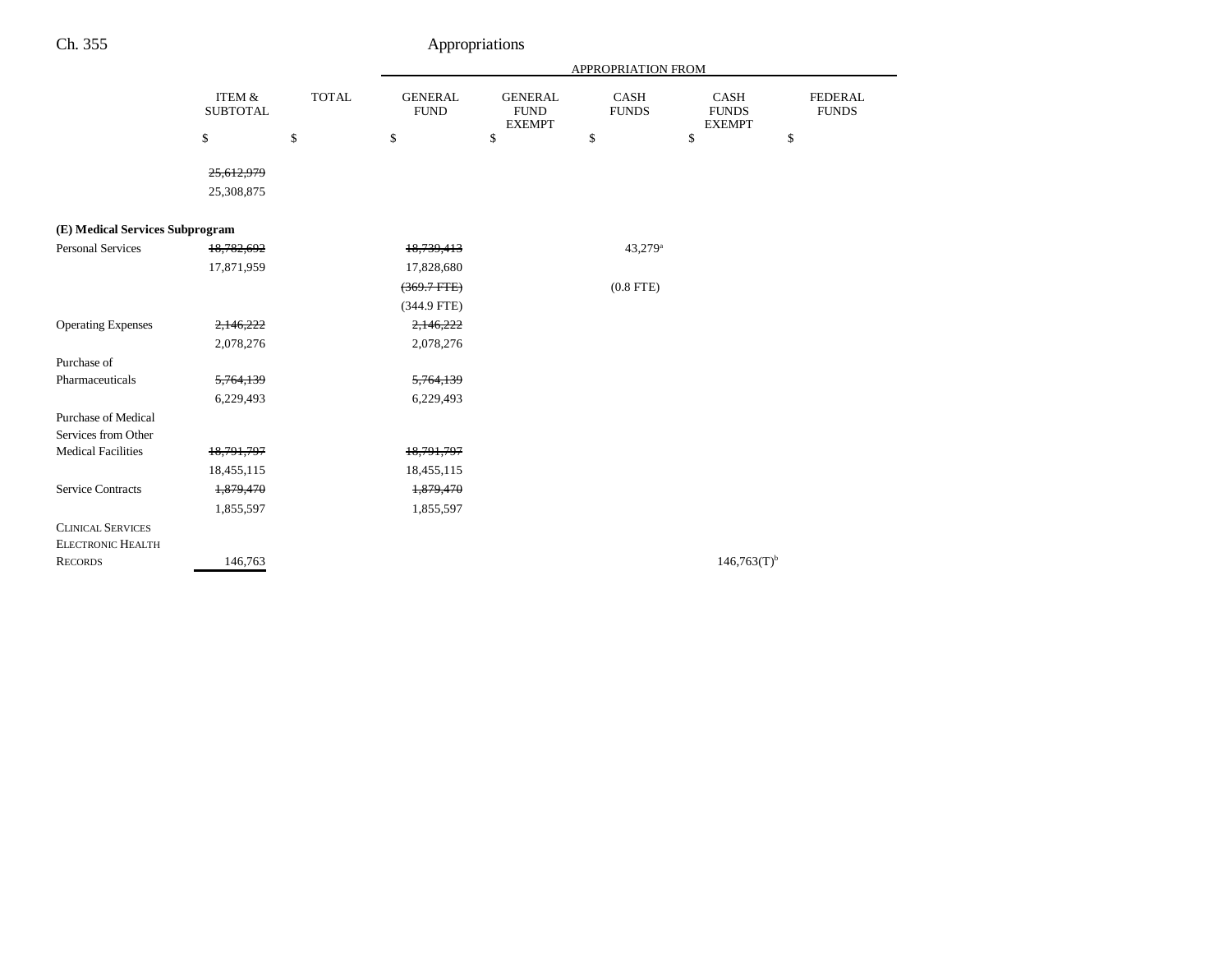### 47,364,320

46,637,203

<sup>a</sup> This amount shall be from inmate medical fees pursuant to Section 17-1-113, C.R.S.

 $^{\rm b}$  This amount shall be from federal funds appropriated to the Department of Public Safety, Division of Criminal Justice.

## **(F) Laundry Subprogram**

| <b>Personal Services</b>  | 1,651,613            |                      |
|---------------------------|----------------------|----------------------|
|                           | 1,621,263            |                      |
|                           | $(35.1 \text{ FTE})$ |                      |
|                           | $(34.3$ FTE)         |                      |
| <b>Operating Expenses</b> | 1,684,252            |                      |
|                           | 1,651,988            |                      |
|                           | 3,335,865            | <del>3,335,865</del> |
|                           | 3,273,251            | 3,273,251            |

### **(G) Superintendents Subprogram**

| <b>Personal Services</b>  | <del>11.390.510</del>  |  |
|---------------------------|------------------------|--|
|                           | 10,882,603             |  |
|                           | <del>(221.1 FTE)</del> |  |
|                           | $(210.6$ FTE)          |  |
| <b>Operating Expenses</b> | 3.106.778              |  |
|                           | 3,061,656              |  |
| <b>Contract Services</b>  | 823.932                |  |
| <b>Start-up Costs</b>     | <del>1.581.388</del>   |  |
|                           | 668.888                |  |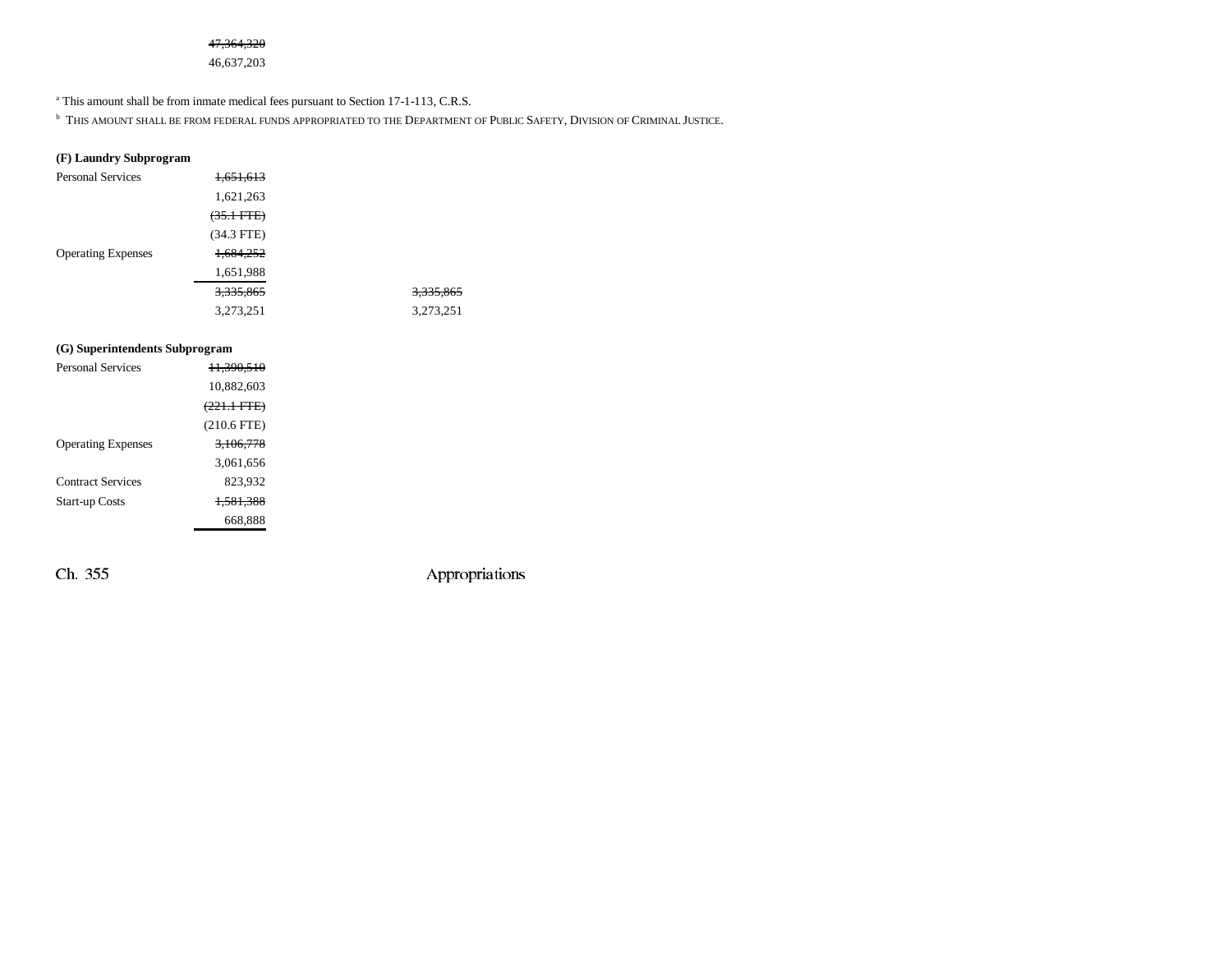|                                         |                                      |              |                               |                                                | APPROPRIATION FROM          |                                              |                                |
|-----------------------------------------|--------------------------------------|--------------|-------------------------------|------------------------------------------------|-----------------------------|----------------------------------------------|--------------------------------|
|                                         | <b>ITEM &amp;</b><br><b>SUBTOTAL</b> | <b>TOTAL</b> | <b>GENERAL</b><br><b>FUND</b> | <b>GENERAL</b><br><b>FUND</b><br><b>EXEMPT</b> | <b>CASH</b><br><b>FUNDS</b> | <b>CASH</b><br><b>FUNDS</b><br><b>EXEMPT</b> | <b>FEDERAL</b><br><b>FUNDS</b> |
|                                         | \$                                   | \$           | \$                            | \$                                             | \$                          | \$                                           | \$                             |
|                                         | 16,902,608                           |              | 16,902,608                    |                                                |                             |                                              |                                |
|                                         | 15,437,079                           |              | 15,437,079                    |                                                |                             |                                              |                                |
| (H) Boot Camp Subprogram                |                                      |              |                               |                                                |                             |                                              |                                |
| <b>Personal Services</b>                | 1,736,021                            |              |                               |                                                |                             |                                              |                                |
|                                         | $(39.0$ FTE)                         |              |                               |                                                |                             |                                              |                                |
| <b>Operating Expenses</b>               | 59,749                               |              |                               |                                                |                             |                                              |                                |
|                                         | 1,795,770                            |              | 1,795,770                     |                                                |                             |                                              |                                |
| (I) Youthful Offender System Subprogram |                                      |              |                               |                                                |                             |                                              |                                |
| <b>Personal Services</b>                | 9,162,923                            |              |                               |                                                |                             |                                              |                                |
|                                         | $(202.7$ FTE)                        |              |                               |                                                |                             |                                              |                                |
| <b>Operating Expenses</b>               | 238,105                              |              |                               |                                                |                             |                                              |                                |
| <b>Contract Services</b>                | 239,470                              |              |                               |                                                |                             |                                              |                                |
| <b>Purchase of Services</b>             | 1,176,658                            |              |                               |                                                |                             |                                              |                                |
|                                         | 1,136,658                            |              |                               |                                                |                             |                                              |                                |
|                                         | 10,817,156                           |              | 10,817,156                    |                                                |                             |                                              |                                |
|                                         | 10,777,156                           |              | 10,777,156                    |                                                |                             |                                              |                                |
| (J) Case Management Subprogram          |                                      |              |                               |                                                |                             |                                              |                                |
| Dorsonal Corrigge                       | 11.010.407                           |              |                               |                                                |                             |                                              |                                |

Personal Services 11,919,497 11,767,254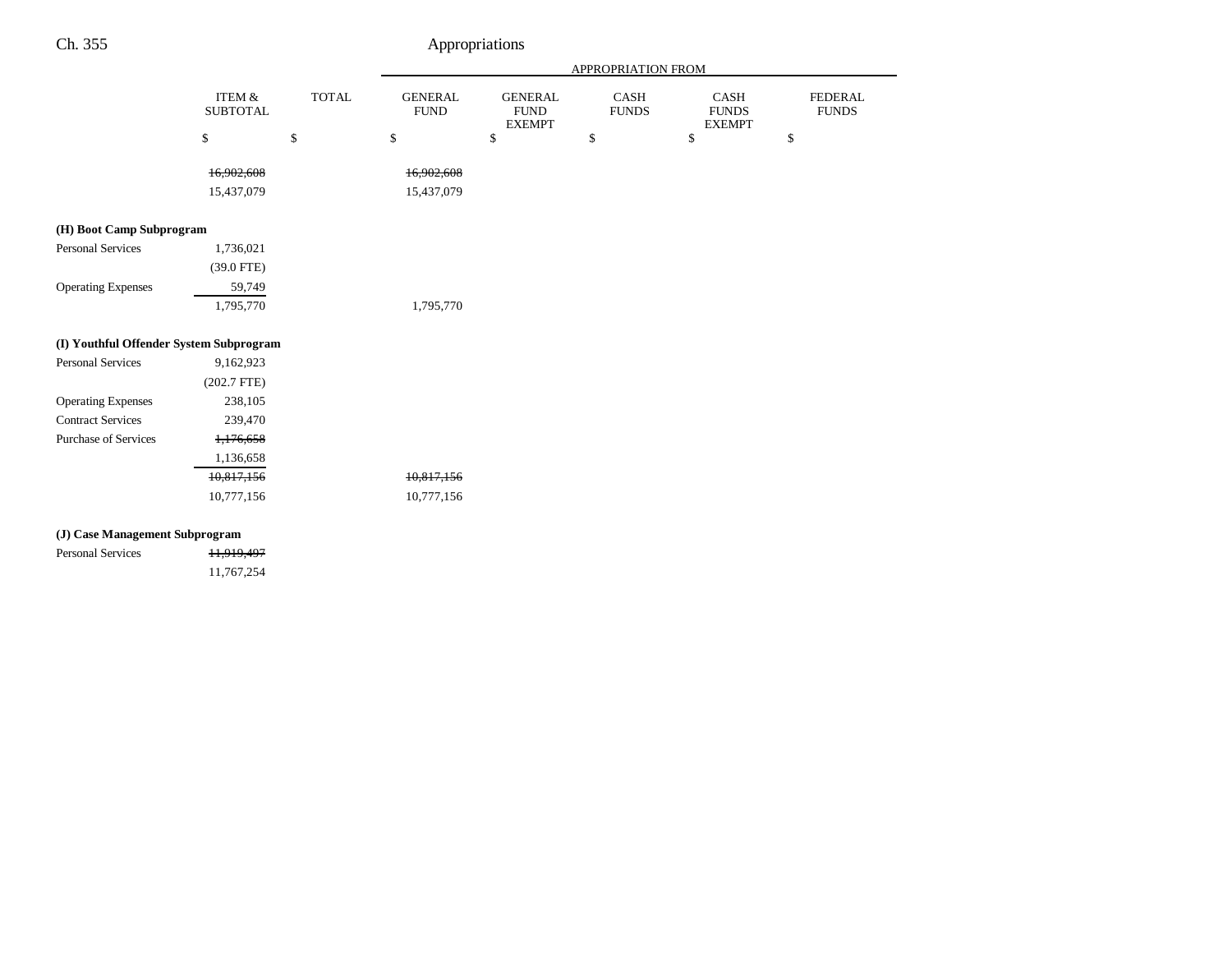|                                  | $(236.2 \text{ FFE})$ |                |
|----------------------------------|-----------------------|----------------|
|                                  | $(232.6$ FTE)         |                |
| <b>Operating Expenses</b>        | <del>135,735</del>    |                |
|                                  | 133,828               |                |
|                                  | 12,055,232            | 12,055,232     |
|                                  | 11,901,082            | 11,901,082     |
|                                  |                       |                |
| (K) Mental Health Subprogram     |                       |                |
| <b>Personal Services</b>         | 3,808,403             |                |
|                                  | 3,678,922             |                |
|                                  | $(66.0 \text{ FFE})$  |                |
|                                  | $(63.8$ FTE)          |                |
| <b>Operating Expenses</b>        | 50,482                |                |
|                                  | 49,353                |                |
| <b>Medical Contract Services</b> | 1,223,495             |                |
|                                  | 1,161,551             |                |
|                                  | 5,082,380             | 5,082,380      |
|                                  | 4,889,826             | 4,889,826      |
|                                  |                       |                |
| (L) Inmate Pay                   |                       |                |
| Subprogram                       | 2,528,871             | 2,528,871      |
|                                  | 2,482,251             | 2,482,251      |
|                                  |                       |                |
| (M) San Carlos Subprogram        |                       |                |
| <b>Personal Services</b>         | 11,268,090            |                |
|                                  | $(223.4$ FTE)         |                |
| <b>Operating Expenses</b>        | 236,928               |                |
| Ch. 355                          |                       | Appropriations |
|                                  |                       |                |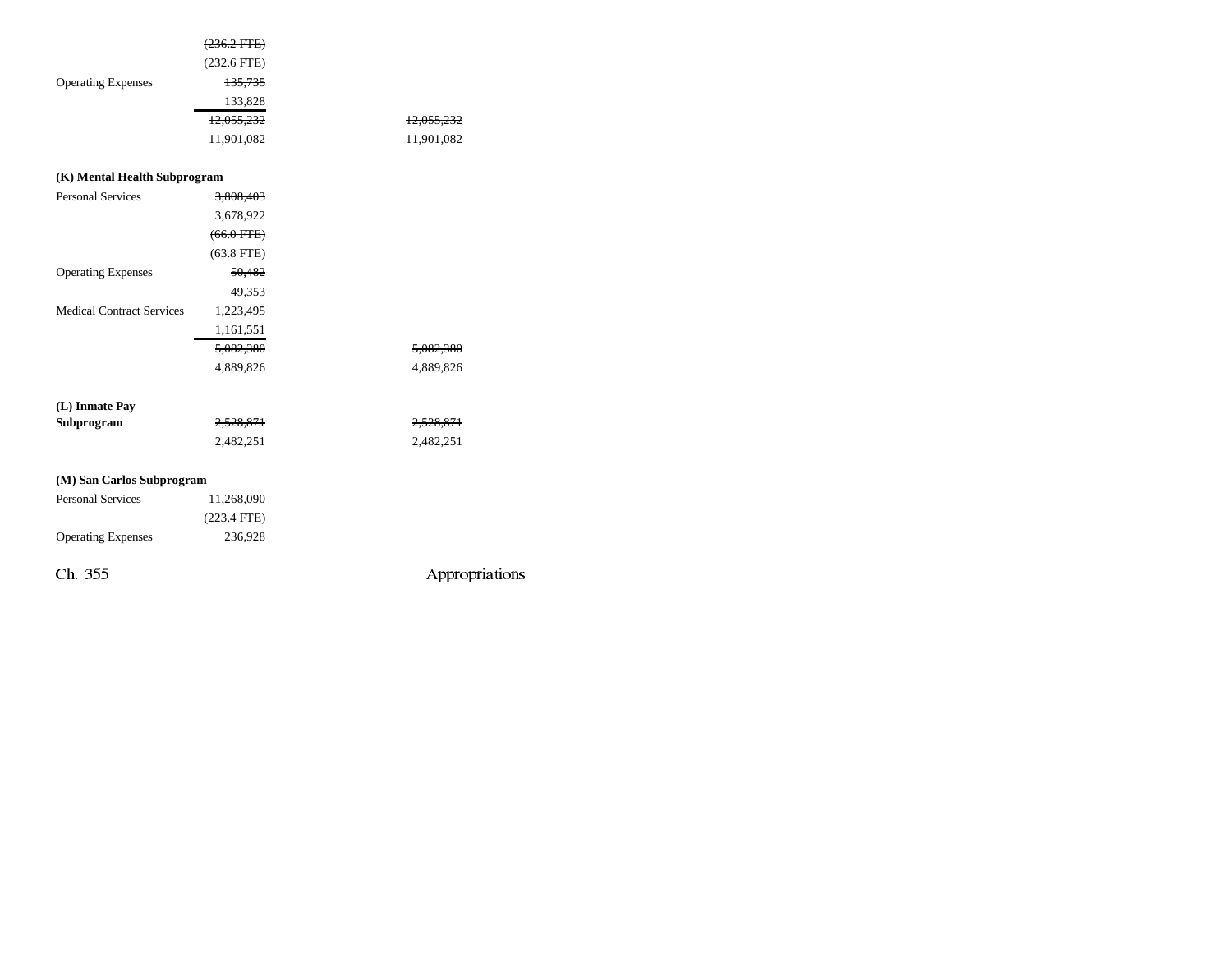|                                    |                              |               |                               |                                                | APPROPRIATION FROM   |                                       |                                |
|------------------------------------|------------------------------|---------------|-------------------------------|------------------------------------------------|----------------------|---------------------------------------|--------------------------------|
|                                    | ITEM $\&$<br><b>SUBTOTAL</b> | <b>TOTAL</b>  | <b>GENERAL</b><br><b>FUND</b> | <b>GENERAL</b><br><b>FUND</b><br><b>EXEMPT</b> | CASH<br><b>FUNDS</b> | CASH<br><b>FUNDS</b><br><b>EXEMPT</b> | <b>FEDERAL</b><br><b>FUNDS</b> |
|                                    | \$                           | $\$$          | \$                            | \$                                             | \$                   | \$                                    | \$                             |
|                                    |                              |               |                               |                                                |                      |                                       |                                |
| <b>Service Contracts</b>           | 573,609                      |               |                               |                                                |                      |                                       |                                |
|                                    | 12,078,627                   |               | 12,078,627                    |                                                |                      |                                       |                                |
| (N) Legal Access Subprogram        |                              |               |                               |                                                |                      |                                       |                                |
| <b>Personal Services</b>           | 884,270                      |               |                               |                                                |                      |                                       |                                |
|                                    | 811,777                      |               |                               |                                                |                      |                                       |                                |
|                                    | $(16.7$ FTE $)$              |               |                               |                                                |                      |                                       |                                |
|                                    | $(16.0$ FTE)                 |               |                               |                                                |                      |                                       |                                |
| <b>Operating Expenses</b>          | 353,245                      |               |                               |                                                |                      |                                       |                                |
|                                    | 289,725                      |               |                               |                                                |                      |                                       |                                |
| <b>Start-up Costs</b>              | 29,258                       |               |                               |                                                |                      |                                       |                                |
|                                    | 20,758                       |               |                               |                                                |                      |                                       |                                |
|                                    | 1,266,773                    |               | 1,266,773                     |                                                |                      |                                       |                                |
|                                    | 1,122,260                    |               | 1,122,260                     |                                                |                      |                                       |                                |
|                                    |                              | 288, 723, 154 |                               |                                                |                      |                                       |                                |
|                                    |                              | 286,857,079   |                               |                                                |                      |                                       |                                |
| $(3)$ SUPPORT<br><b>SERVICES</b>   |                              |               |                               |                                                |                      |                                       |                                |
| (A) Business Operations Subprogram |                              |               |                               |                                                |                      |                                       |                                |
| <b>Personal Services</b>           | 5,608,827                    |               | 4,991,751                     |                                                | 536,970 <sup>a</sup> | $80,106(T)^{b}$                       |                                |
|                                    | 5,486,557                    |               | 4,869,481                     |                                                |                      |                                       |                                |
|                                    |                              |               |                               |                                                |                      |                                       |                                |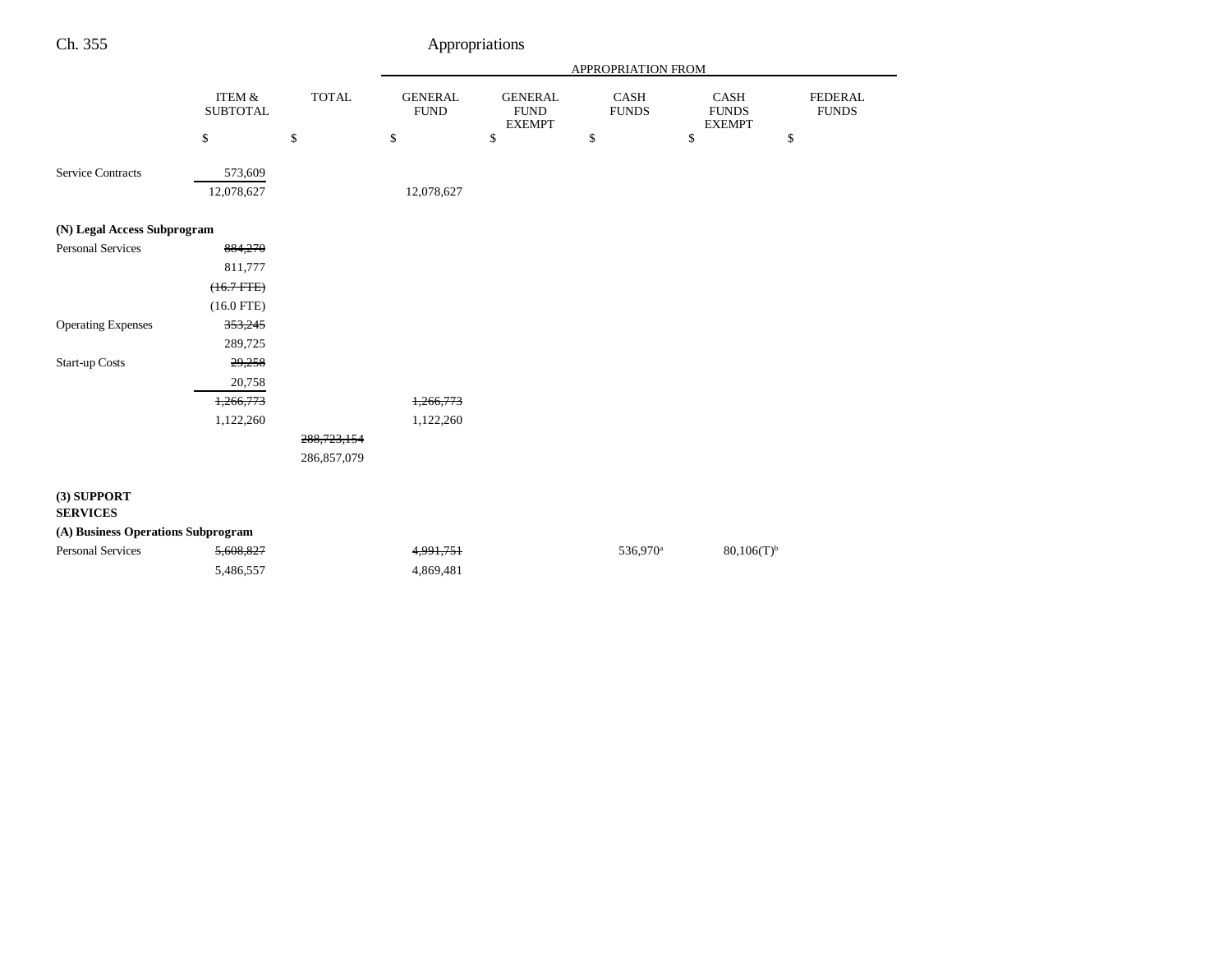|                           |           | $(112.6$ FTE $)$ | $(12.1$ FTE) | $(1.8$ FTE) |
|---------------------------|-----------|------------------|--------------|-------------|
|                           |           | $(109.9$ FTE)    |              |             |
| <b>Operating Expenses</b> | 247,359   | 247,359          |              |             |
|                           | 246,193   | 246,193          |              |             |
| <b>Start-up Costs</b>     | 11,516    | 11,516           |              |             |
|                           | 7,516     | 7,516            |              |             |
|                           | 5,867,702 |                  |              |             |
|                           | 5,740,266 |                  |              |             |

a Of this amount, \$34,153 shall be from restitution collected pursuant to Section 16-18.5-109 (3), C.R.S., and \$502,817(T) shall be from sales revenues earned by Correctional Industries. For informational purposes, of the sales revenues earned by Correctional Industries, \$29,056 shall be used for statewide indirect costs and \$473,761 shall be used for departmental indirect costs.

<sup>b</sup> This amount shall be from sales revenues earned by the Canteen Operation. For informational purposes, of the sales revenues earned by the Canteen Operation, \$14,457 shall be used for statewide indirect costs and \$65,649 shall be used for departmental indirect costs.

### **(B) Personnel Subprogram**

| <b>Personal Services</b>  | 1,505,921            |           |
|---------------------------|----------------------|-----------|
|                           | 1,477,776            |           |
|                           | $(35.3 \text{ FFE})$ |           |
|                           | $(35.0$ FTE)         |           |
| <b>Operating Expenses</b> | 99,115               |           |
|                           | 98,865               |           |
| Start-up Costs            | 3.758                |           |
|                           | 1,608,794            | 1,608,794 |
|                           | 1,576,641            | 1,576,641 |

**(C) Offender Services Subprogram**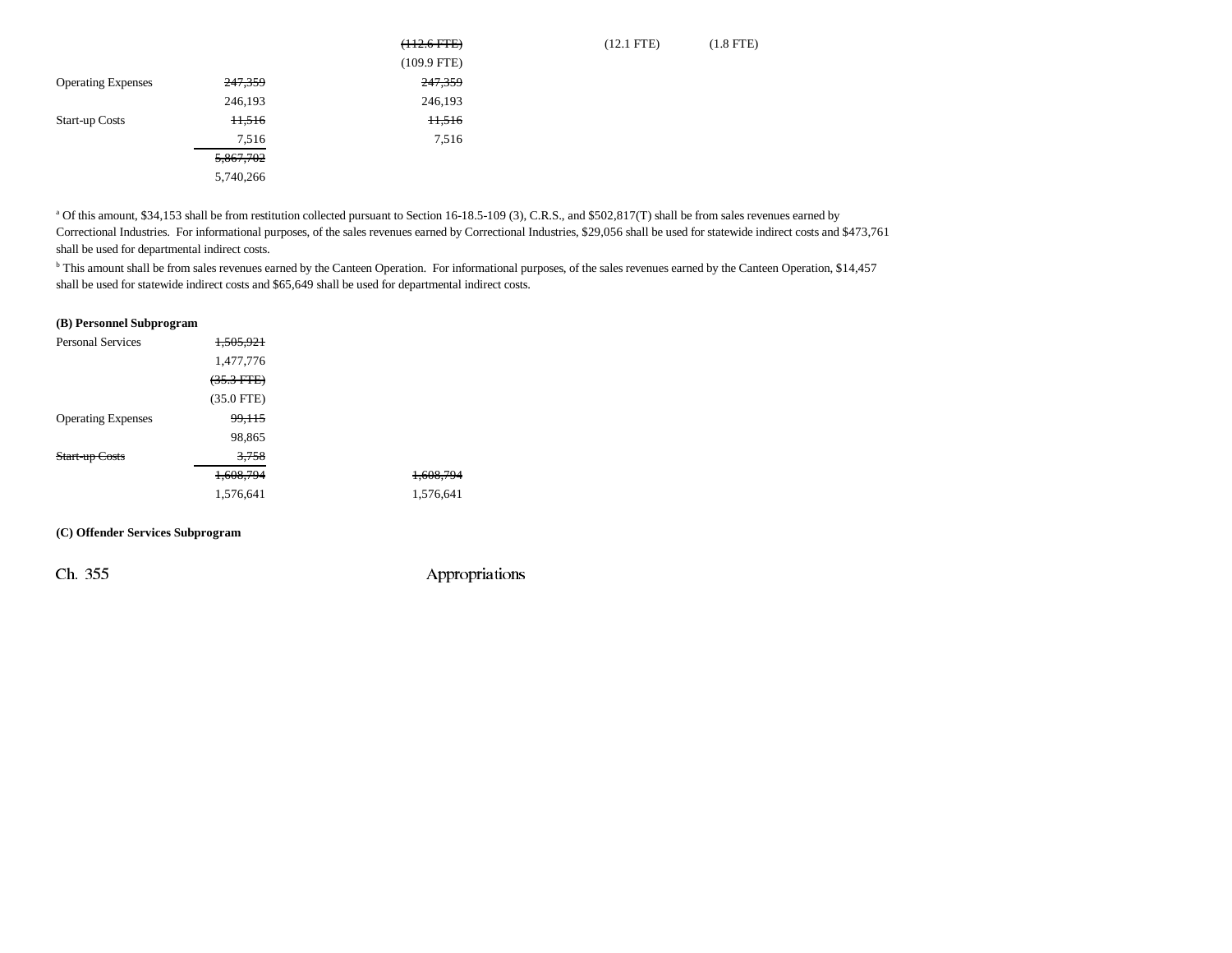|                               |                              |              | APPROPRIATION FROM            |                                                |                      |                                       |                                |
|-------------------------------|------------------------------|--------------|-------------------------------|------------------------------------------------|----------------------|---------------------------------------|--------------------------------|
|                               | ITEM $\&$<br><b>SUBTOTAL</b> | <b>TOTAL</b> | <b>GENERAL</b><br><b>FUND</b> | <b>GENERAL</b><br><b>FUND</b><br><b>EXEMPT</b> | CASH<br><b>FUNDS</b> | CASH<br><b>FUNDS</b><br><b>EXEMPT</b> | <b>FEDERAL</b><br><b>FUNDS</b> |
|                               | \$                           | \$           | \$                            | \$                                             | \$                   | \$                                    | \$                             |
| <b>Personal Services</b>      | 1,689,083                    |              |                               |                                                |                      |                                       |                                |
|                               | 1,670,503                    |              |                               |                                                |                      |                                       |                                |
|                               | $(39.3$ FTE)                 |              |                               |                                                |                      |                                       |                                |
| <b>Operating Expenses</b>     | 55,052                       |              |                               |                                                |                      |                                       |                                |
| <b>Start-up Costs</b>         | 3,758                        |              |                               |                                                |                      |                                       |                                |
|                               | 1,747,893                    |              | 1,747,893                     |                                                |                      |                                       |                                |
|                               | 1,729,313                    |              | 1,729,313                     |                                                |                      |                                       |                                |
| (D) Communications Subprogram |                              |              |                               |                                                |                      |                                       |                                |
| Personal Services             | 533,879                      |              | 533,879                       |                                                |                      |                                       |                                |
|                               | 528,006                      |              | 528,006                       |                                                |                      |                                       |                                |
|                               |                              |              | $(10.4$ FTE)                  |                                                |                      |                                       |                                |
| <b>Operating Expenses</b>     | 1,080,557                    |              | $1,078,757$ <sup>*</sup>      |                                                | 1,800 <sup>b</sup>   |                                       |                                |
|                               | 1,061,440                    |              | 1,059,640 <sup>a</sup>        |                                                |                      |                                       |                                |
| <b>Dispatch Services</b>      | 144,880                      |              | 144,880                       |                                                |                      |                                       |                                |
| <b>Start-up Costs</b>         | 40,000                       |              | 40,000                        |                                                |                      |                                       |                                |
|                               | 1,799,316                    |              |                               |                                                |                      |                                       |                                |
|                               | 1,774,326                    |              |                               |                                                |                      |                                       |                                |
|                               |                              |              |                               |                                                |                      |                                       |                                |

<sup>a</sup> Of this amount, \$1,200 is exempt from the statutory limit on General Fund appropriations pursuant to Section 24-75-201.1 (1)(a)(III)(A), C.R.S.

 $^{\rm b}$  This amount shall be from fees collected for monitoring private prisons.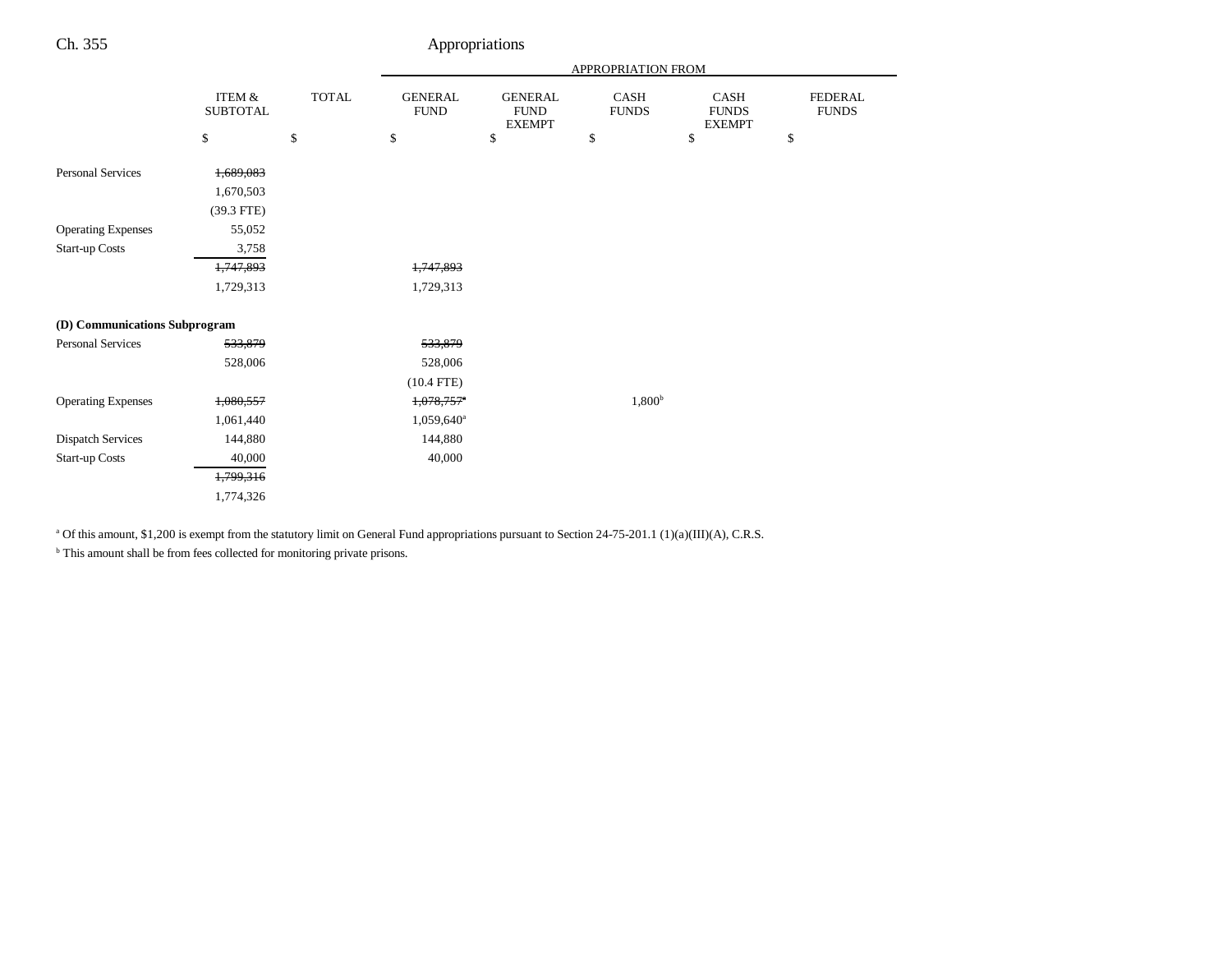## **(E) Transportation Subprogram**

| <b>Personal Services</b>      | 1,273,024 | 1,273,024    |                       |                        |
|-------------------------------|-----------|--------------|-----------------------|------------------------|
|                               | 1,250,701 | 1,250,701    |                       |                        |
|                               |           | $(29.3$ FTE) |                       |                        |
|                               |           | $(29.0$ FTE) |                       |                        |
| <b>Operating Expenses</b>     | 169,346   | 169,346      |                       |                        |
|                               | 168.999   | 168,999      |                       |                        |
| <b>Vehicle Lease Payments</b> | 2,520,417 | 2,368,611    | $26,367$ <sup>*</sup> | $125,439$ <sup>b</sup> |
|                               | 2,187,610 | 2,060,955    | $26,241$ <sup>a</sup> | $100,414^b$            |
| <b>Start-up Costs</b>         | 13,913    | 13,913       |                       |                        |
|                               | 6,956     | 6,956        |                       |                        |
|                               | 3,976,700 |              |                       |                        |
|                               | 3,614,266 |              |                       |                        |

<sup>a</sup> Of this amount, \$18,154 \$18,054 shall be from fees collected for monitoring private prisons and \$8,213 \$8,187 shall be from sales revenues earned by the Canteen Operation.

 $^{\rm b}$  This amount shall be from sales revenues earned by Correctional Industries.

#### **(F) Training Subprogram**

| <b>Personal Services</b>         | <del>1.655.115</del> |
|----------------------------------|----------------------|
|                                  | 1,581,459            |
|                                  | $(31.5$ FTE)         |
|                                  | $(30.1$ FTE)         |
| <b>Operating Expenses</b>        | 262,313              |
|                                  | 261.679              |
| <b>Advanced Special Training</b> | 101.515              |
| <b>Start-up Costs</b>            | 7,150                |
|                                  |                      |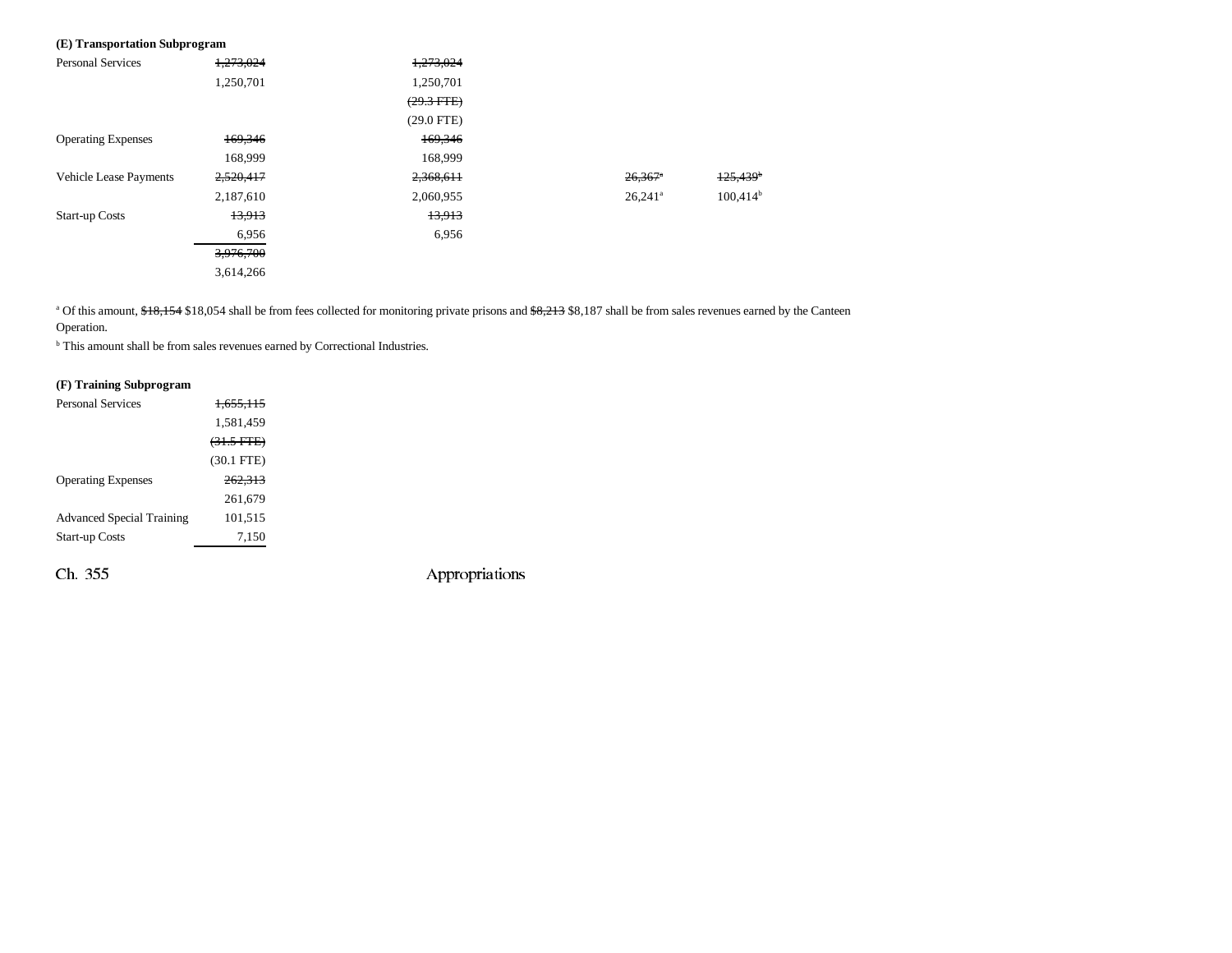| $\sim$ |  |  |
|--------|--|--|
|--------|--|--|

# Appropriations

|                                                  |                                      |              | APPROPRIATION FROM            |                                                |                             |                                       |                                |
|--------------------------------------------------|--------------------------------------|--------------|-------------------------------|------------------------------------------------|-----------------------------|---------------------------------------|--------------------------------|
|                                                  | <b>ITEM &amp;</b><br><b>SUBTOTAL</b> | <b>TOTAL</b> | <b>GENERAL</b><br><b>FUND</b> | <b>GENERAL</b><br><b>FUND</b><br><b>EXEMPT</b> | <b>CASH</b><br><b>FUNDS</b> | CASH<br><b>FUNDS</b><br><b>EXEMPT</b> | <b>FEDERAL</b><br><b>FUNDS</b> |
|                                                  | \$                                   | $\mathbb{S}$ | \$                            | \$                                             | \$                          | \$                                    | \$                             |
|                                                  | 2,026,093                            |              | 2,026,093                     |                                                |                             |                                       |                                |
|                                                  | 1,951,803                            |              | 1,951,803                     |                                                |                             |                                       |                                |
|                                                  |                                      |              |                               |                                                |                             |                                       |                                |
| (G) Information Systems Subprogram <sup>11</sup> |                                      |              |                               |                                                |                             |                                       |                                |
| <b>Personal Services</b>                         | 2,108,200                            |              |                               |                                                |                             |                                       |                                |
|                                                  | 2,062,558                            |              | 2,062,558                     |                                                |                             |                                       |                                |
|                                                  | $(40.0$ FTE $)$                      |              |                               |                                                |                             |                                       |                                |
|                                                  |                                      |              | $(39.5$ FTE)                  |                                                |                             |                                       |                                |
| <b>Operating Expenses</b>                        | 976,860                              |              |                               |                                                |                             |                                       |                                |
|                                                  | 967,054                              |              | 873,010                       |                                                |                             | $94,044(T)^a$                         |                                |
| Purchase of Services from                        |                                      |              |                               |                                                |                             |                                       |                                |
| Computer Center                                  | 33,205                               |              |                               |                                                |                             |                                       |                                |
|                                                  | 32,267                               |              | 32,267                        |                                                |                             |                                       |                                |
| <b>Information Technology</b>                    |                                      |              |                               |                                                |                             |                                       |                                |
| Projects                                         | 18,174                               |              |                               |                                                |                             |                                       |                                |
|                                                  | 6,058                                |              | 6,058                         |                                                |                             |                                       |                                |
|                                                  | 3,136,439                            |              | 3,136,439                     |                                                |                             |                                       |                                |
|                                                  | 3,067,937                            |              |                               |                                                |                             |                                       |                                |

 $\mathrm{^a}\,$  THIS AMOUNT SHALL BE TRANSFERS FROM OTHER OPERATING EXPENSE LINE ITEMS IN THE DEPARTMENT.

## **(H) Facility Services Subprogram**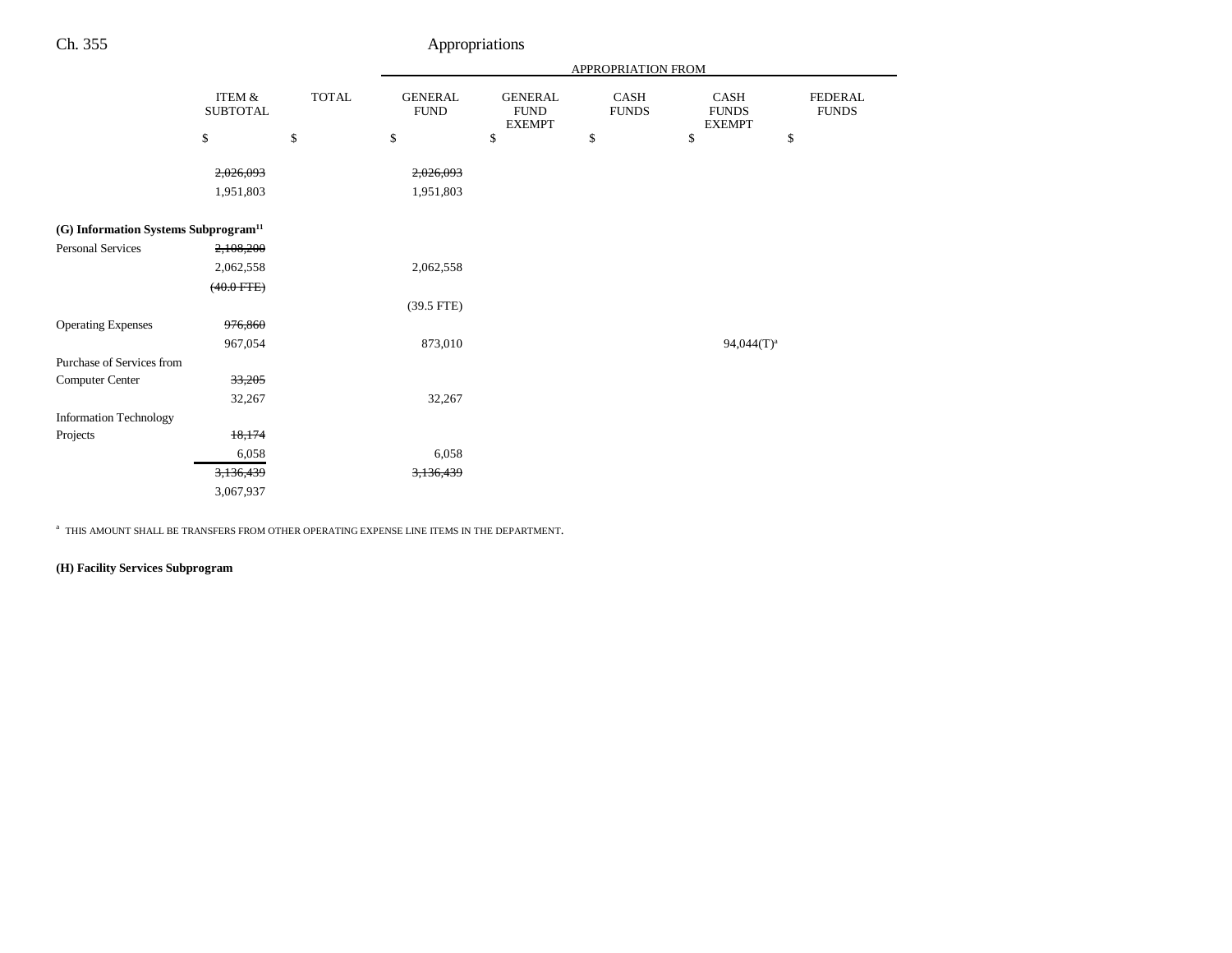| <b>Personal Services</b>  |                      |                       |                  |
|---------------------------|----------------------|-----------------------|------------------|
|                           | 1,665,860            |                       |                  |
|                           | 1,647,536            |                       |                  |
|                           | $(28.6$ FTE)         |                       |                  |
| <b>Operating Expenses</b> | 150,656              |                       |                  |
|                           | 1,816,516            |                       | 1,816,516        |
|                           | 1,798,192            |                       | 1,798,192        |
|                           |                      |                       |                  |
|                           |                      | <del>21,979,453</del> |                  |
|                           |                      | 21,252,744            |                  |
|                           |                      |                       |                  |
| (4) INMATE                |                      |                       |                  |
| <b>PROGRAMS</b>           |                      |                       |                  |
| (A) Labor Subprogram      |                      |                       |                  |
| <b>Personal Services</b>  | 4,844,110            |                       |                  |
|                           | 4,769,897            |                       |                  |
|                           | $(105.2$ FTE $)$     |                       |                  |
|                           | $(103.2$ FTE)        |                       |                  |
| <b>Operating Expenses</b> | 93,659               |                       |                  |
|                           | 92,726               |                       |                  |
|                           | 4,937,769            |                       | 4,937,769        |
|                           | 4,862,623            |                       | 4,862,623        |
|                           |                      |                       |                  |
| (B) Education Subprogram  |                      |                       |                  |
| <b>Personal Services</b>  | <del>7,530,509</del> |                       | 7,530,509        |
|                           | 7,404,710            |                       | 7,404,710        |
|                           |                      |                       | $(150.6$ FTE $)$ |
|                           |                      |                       | $(147.1$ FTE)    |
|                           |                      |                       |                  |
| Ch. 355                   |                      |                       | Appropriations   |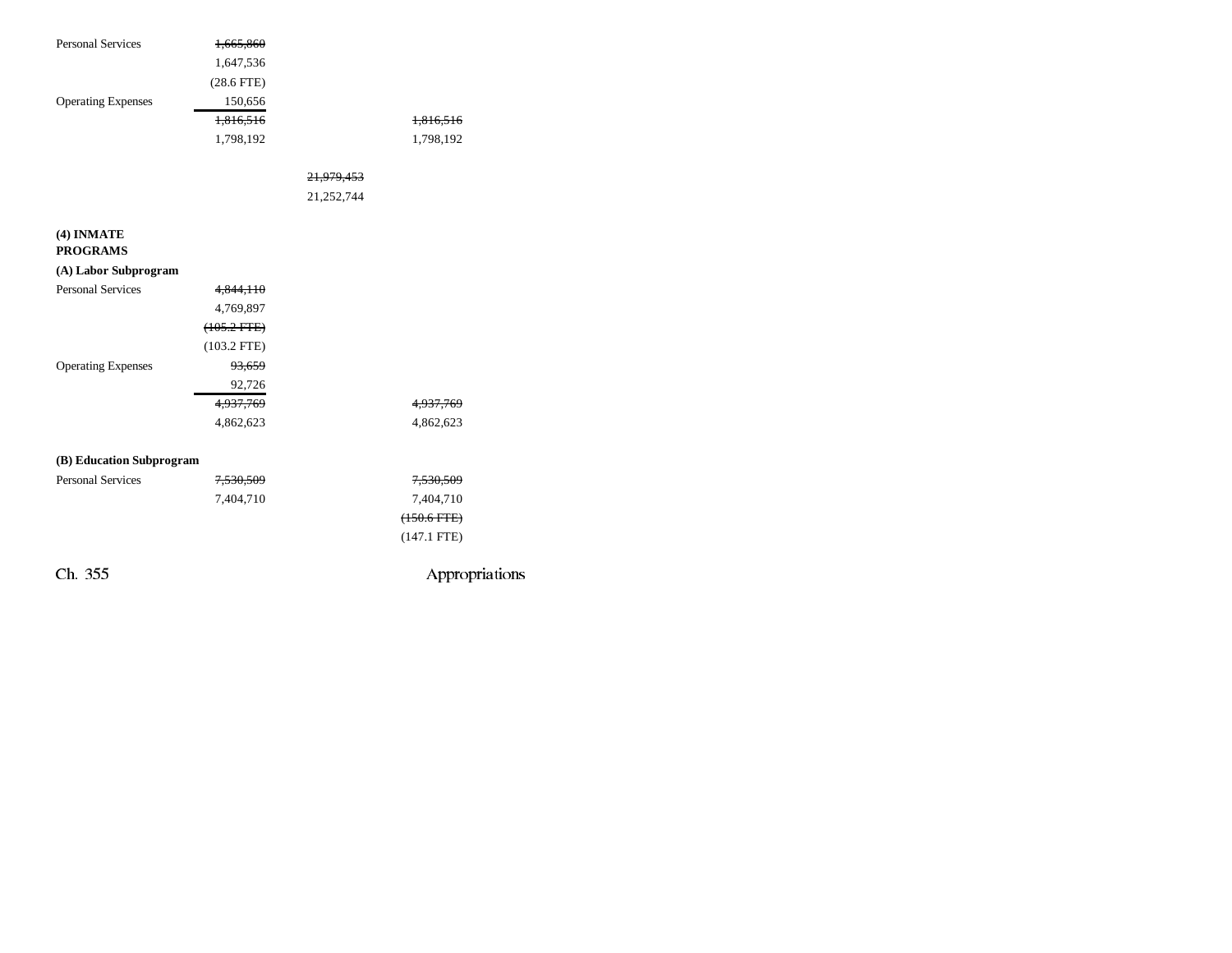|                                  |                           |              | APPROPRIATION FROM            |                                                |                             |                                              |                                |
|----------------------------------|---------------------------|--------------|-------------------------------|------------------------------------------------|-----------------------------|----------------------------------------------|--------------------------------|
|                                  | ITEM &<br><b>SUBTOTAL</b> | <b>TOTAL</b> | <b>GENERAL</b><br><b>FUND</b> | <b>GENERAL</b><br><b>FUND</b><br><b>EXEMPT</b> | <b>CASH</b><br><b>FUNDS</b> | <b>CASH</b><br><b>FUNDS</b><br><b>EXEMPT</b> | <b>FEDERAL</b><br><b>FUNDS</b> |
|                                  | \$                        | \$           | \$                            | \$                                             | \$                          | \$<br>\$                                     |                                |
| <b>Operating Expenses</b>        | 1,090,680                 |              | 422,880                       |                                                | $667,800$ <sup>*</sup>      |                                              |                                |
|                                  | 1,080,062                 |              | 20,634                        |                                                | 972,428 <sup>a</sup>        | $87,000(T)^d$                                |                                |
| <b>Contract Services</b>         | 7,999,887                 |              | 7,999,887                     |                                                |                             |                                              |                                |
|                                  | 7,293,748                 |              | 7,293,748                     |                                                |                             |                                              |                                |
| <b>Education Grants</b>          | 111,868                   |              |                               |                                                |                             | $+11,868(T)$                                 |                                |
|                                  | 112,287                   |              |                               |                                                |                             | $112,287(T)^{b}$                             |                                |
|                                  |                           |              |                               |                                                |                             | $(1.0$ FTE)                                  |                                |
| <b>Vocational Grants</b>         | 764,736                   |              |                               |                                                |                             | $30,000(T)^c$                                | 734,736                        |
|                                  | 655,187                   |              |                               |                                                |                             | $130,000(T)^c$                               | 525,187                        |
| <b>Indirect Costs Recoveries</b> | 4,043                     |              |                               |                                                |                             |                                              | 4,043                          |
|                                  | 17,501,723                |              |                               |                                                |                             |                                              |                                |
|                                  | 16,550,037                |              |                               |                                                |                             |                                              |                                |

<sup>a</sup> This amount OF THIS AMOUNT, \$580,800 shall be from sales revenues earned by vocational programs. PROGRAMS AND \$391,628 SHALL BE FROM SALES REVENUES EARNED BY THE CANTEEN OPERATION.

<sup>b</sup> This amount shall be from federal funds appropriated to the Department of Education.

c This amount shall be from federal funds appropriated to the State Board for Community Colleges and Occupational Education State System Community Colleges.

d THIS AMOUNT SHALL BE FROM SALES TO OTHER GOVERNMENT AGENCIES.

### **(C) Recreation Subprogram**

Personal Services 5,205,851

5,003,660 5,003,660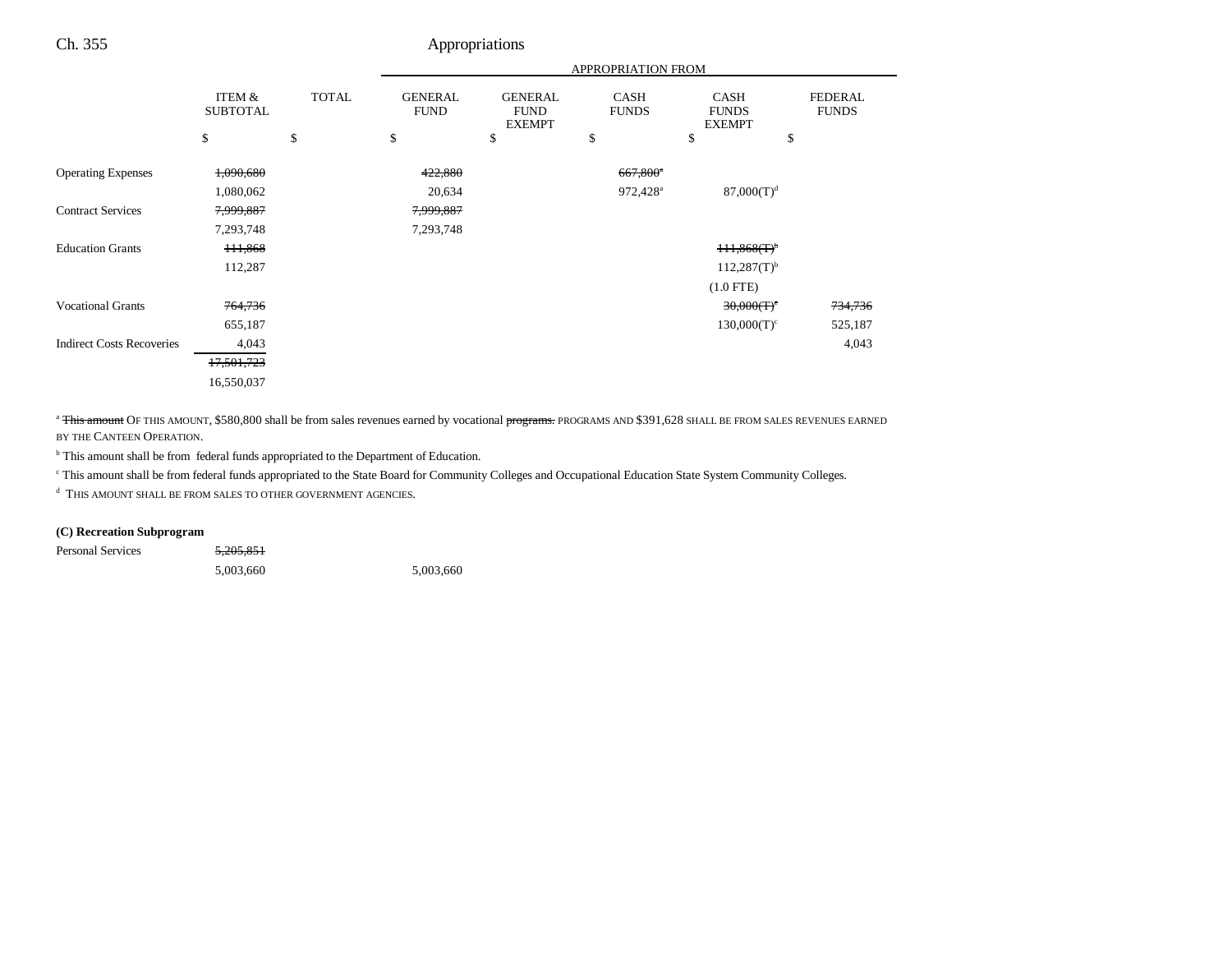|                           | $(120.8$ FTE $)$ |               |                       |
|---------------------------|------------------|---------------|-----------------------|
|                           |                  | $(115.3$ FTE) |                       |
| <b>Operating Expenses</b> | 66,580           |               |                       |
|                           | 65,319           | 47,578        | $17,741$ <sup>a</sup> |
| <b>Contract Services</b>  | 235,610          |               |                       |
|                           |                  | 235,610       |                       |
|                           | 5,508,041        | 5,508,041     |                       |
|                           | 5,304,589        |               |                       |

 $\mathrm{^{a}}$  This amount shall be from sales revenues earned by the Canteen Operation.

| (D) Drug and Alcohol Treatment Subprogram |           |             |                      |                  |
|-------------------------------------------|-----------|-------------|----------------------|------------------|
| <b>Personal Services</b>                  | 237,158   | 237,158     |                      |                  |
|                                           |           | $(4.0$ FTE) |                      |                  |
| <b>Alcohol Treatment</b>                  |           |             |                      |                  |
| Program <sup>12</sup>                     | 739,327   | 639,327     |                      | $100,000(T)^{3}$ |
| Drug Treatment Program <sup>12</sup>      | 602,333   | 154,173     | $348,160^{\rm b}$    | $100,000(T)^{3}$ |
| Drug Offender Surcharge                   |           |             |                      |                  |
| Program                                   | 712,738   |             | 570,379 <sup>b</sup> | 142,359(T)       |
|                                           |           |             | $(1.0$ FTE)          |                  |
| <b>Contract Services</b>                  | 3,686,338 | 3,686,338   |                      |                  |
|                                           | 3,612,733 | 3,612,733   |                      |                  |
| <b>Treatment Grants</b>                   | 781,630   |             |                      | 781,630(f)       |
|                                           | 1,204,840 |             |                      | 1,204,840(T)     |
|                                           | 6,759,524 |             |                      |                  |
|                                           | 7,109,129 |             |                      |                  |
|                                           |           |             |                      |                  |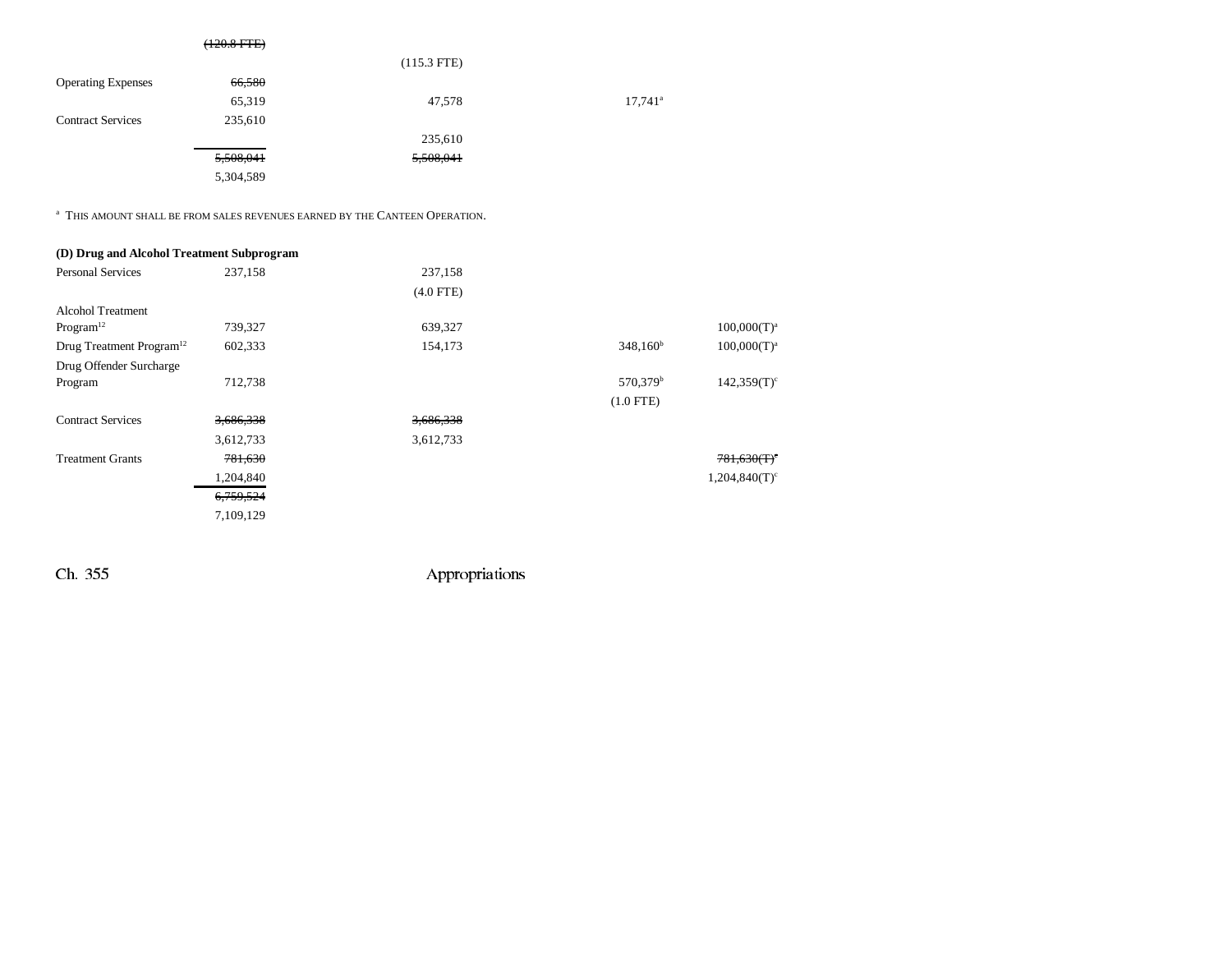|          |       |             | APPROPRIATION FROM |              |               |              |  |
|----------|-------|-------------|--------------------|--------------|---------------|--------------|--|
| ITEM &   | TOTAL | GENERAL     | GENERAL            | CASH         | CASH          | FEDERAL      |  |
| SUBTOTAL |       | <b>FUND</b> | <b>FUND</b>        | <b>FUNDS</b> | <b>FUNDS</b>  | <b>FUNDS</b> |  |
|          |       |             | <b>EXEMPT</b>      |              | <b>EXEMPT</b> |              |  |
| \$       |       |             |                    |              |               |              |  |

a These amounts shall be from the Department of Human Services, Health and Rehabilitation Services, Alcohol and Drug Abuse Division.

b These amounts shall be from the Drug Offender Surcharge Fund pursuant to Section 18-19-103(4), C.R.S.

c These amounts shall be from federal funds appropriated to the Department of Public Safety, Division of Criminal Justice.

#### **(E) Sex Offender Treatment Subprogram**

| <b>Personal Services</b>  | 2,144,135 | 2,116,829       | $27,306^{\circ}$ |
|---------------------------|-----------|-----------------|------------------|
|                           | 1,978,446 | 1,951,140       |                  |
|                           |           | $(43.6$ FTE $)$ | $(1.0$ FTE)      |
|                           |           | $(39.6$ FTE)    |                  |
| <b>Operating Expenses</b> | 323,000   | 322,500         | 500 <sup>a</sup> |
|                           | 322,867   | 322,367         |                  |
| Polygraph Testing         | 276,466   | 276,466         |                  |
|                           | 191,466   | 191,466         |                  |
|                           | 2,743,601 |                 |                  |
|                           | 2,492,779 |                 |                  |

<sup>a</sup> These amounts shall be from the Sex Offender Surcharge Fund.

#### **(F) Volunteers Subprogram**

| <b>Personal Services</b>  | 403,135     |  |
|---------------------------|-------------|--|
|                           | $(9.0$ FTE) |  |
| <b>Operating Expenses</b> | 20.199      |  |
| <b>Start-up Costs</b>     | 7.516       |  |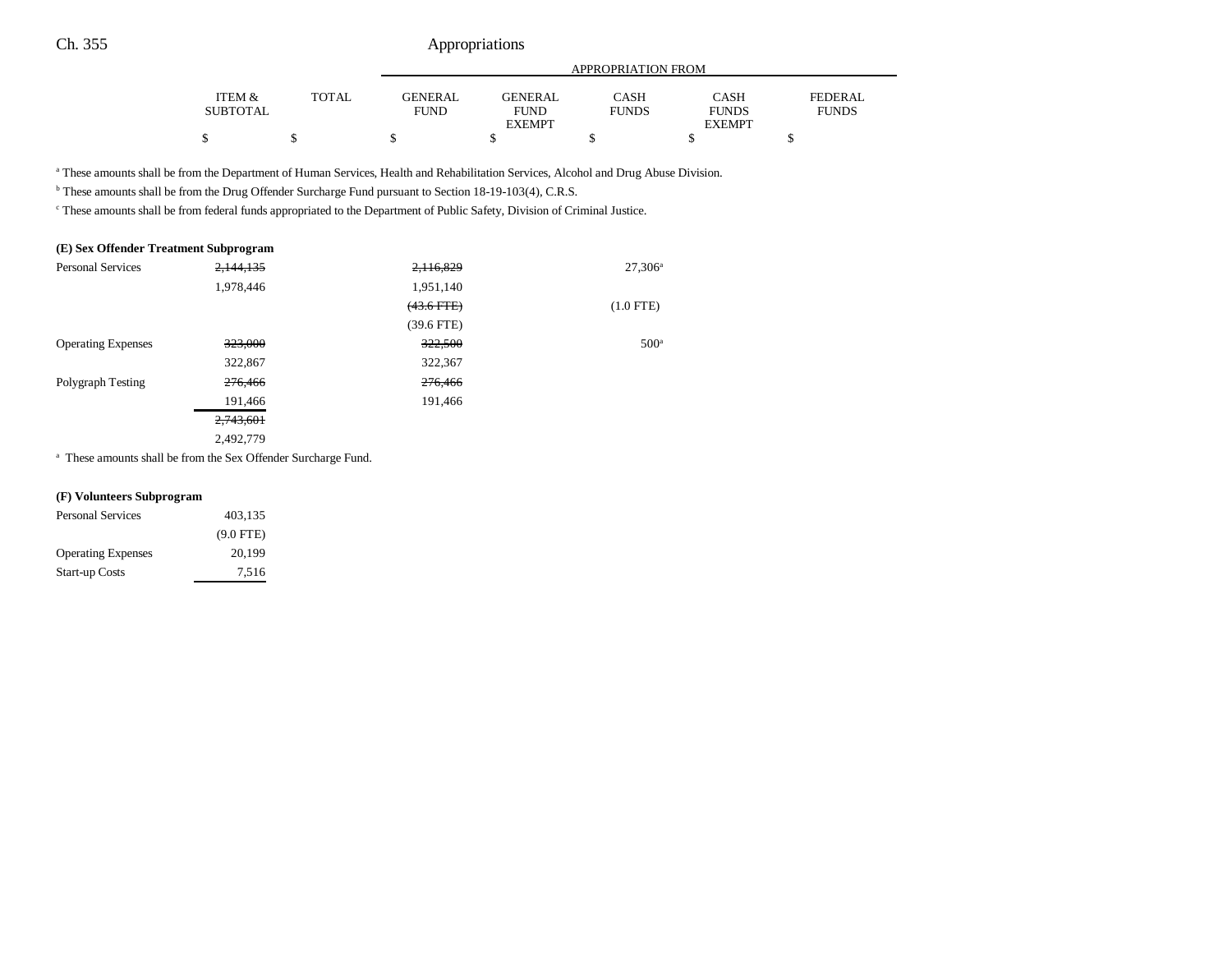430,850 430,850a

<sup>a</sup> Of this amount, \$61,990 is exempt from the statutory limit on state General Fund appropriations pursuant to Section 24-75-201.1 (1)(a)(III)(A), C.R.S.

| $337,717$ <sup>*</sup> |
|------------------------|
| 549,859 <sup>a</sup>   |
| $(1.0$ FTE)            |
|                        |
|                        |
|                        |
|                        |
|                        |

<sup>a</sup> Of this amount, \$198,673(T) \$216,020(T) shall be from a Federal Drug Control and System Improvement Grant in the Department of Public Safety, Division of Criminal Justice, \$74,044(T) \$268,839(T) shall be from the federal Welfare-to-Work Block Grant in the Department of Labor and Employment, and \$65,000 shall be from gifts, grants, and donations.

> 39,671,340 38,751,981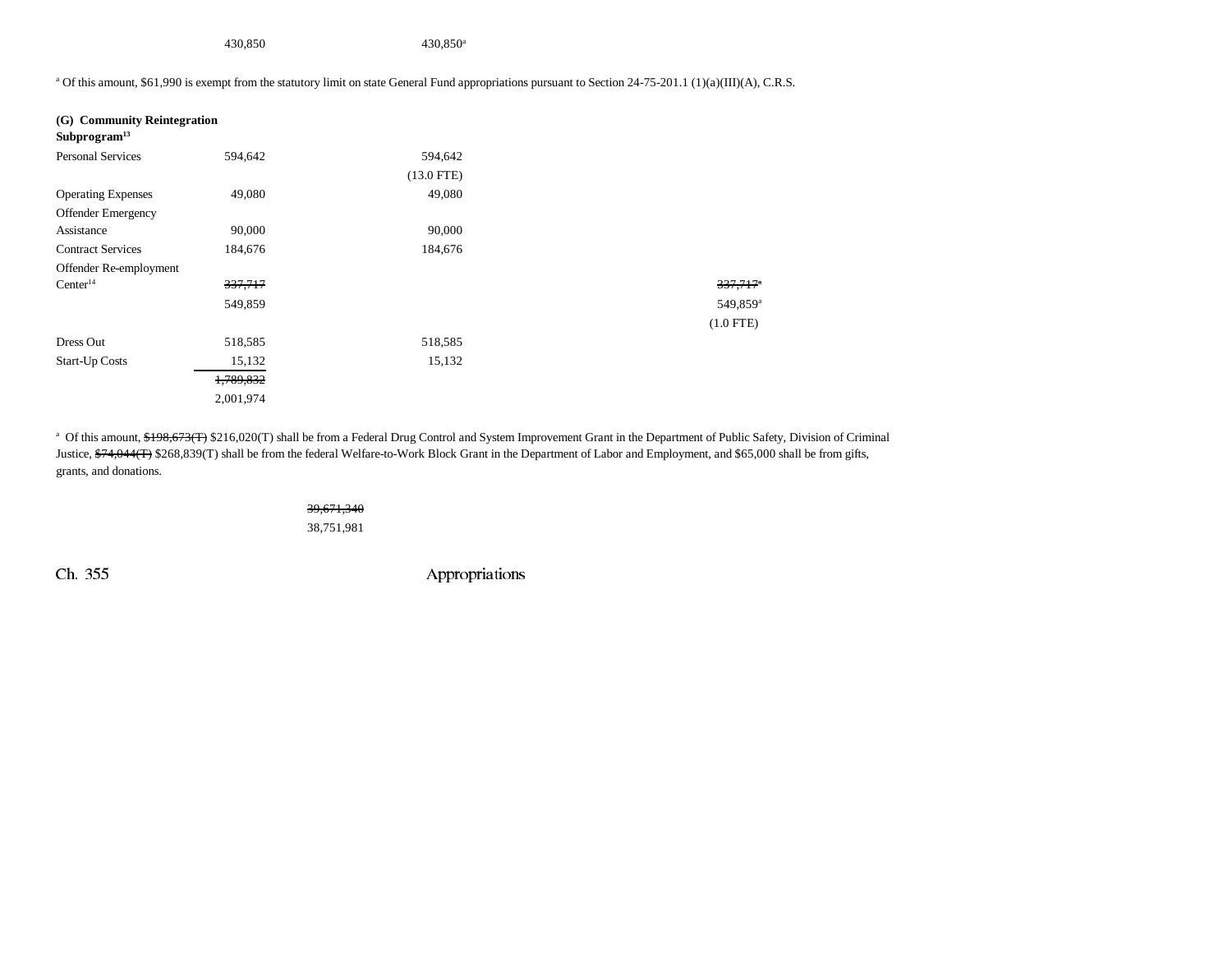|                          |                           |              |                               | <b>APPROPRIATION FROM</b>                                                     |    |                                              |                                |  |
|--------------------------|---------------------------|--------------|-------------------------------|-------------------------------------------------------------------------------|----|----------------------------------------------|--------------------------------|--|
|                          | ITEM &<br><b>SUBTOTAL</b> | <b>TOTAL</b> | <b>GENERAL</b><br><b>FUND</b> | <b>GENERAL</b><br><b>CASH</b><br><b>FUND</b><br><b>FUNDS</b><br><b>EXEMPT</b> |    | <b>CASH</b><br><b>FUNDS</b><br><b>EXEMPT</b> | <b>FEDERAL</b><br><b>FUNDS</b> |  |
|                          | \$                        | \$           | \$                            | \$                                                                            | \$ | \$                                           | \$                             |  |
| (5) COMMUNITY SERVICES   |                           |              |                               |                                                                               |    |                                              |                                |  |
| (A) Parole               |                           |              |                               |                                                                               |    |                                              |                                |  |
| <b>Personal Services</b> | 4,961,476<br>$(99.8$ FTE) |              |                               |                                                                               |    |                                              |                                |  |

| <b>Operating Expenses</b> | 634,634   |                      |
|---------------------------|-----------|----------------------|
| ADMINISTRATIVE LAW        |           |                      |
| JUDGE SERVICES FOR 61     |           |                      |
| HOURS                     | 6,505     |                      |
| <b>Contract Services</b>  | 356,635   |                      |
| Start-up Costs            | 14.423    |                      |
|                           | 5,967,168 | <del>5,967,168</del> |
|                           | 5,973,673 | 5,973,673            |

## **(B) Parole Intensive Supervision Subprogram**<sup>15</sup>

| <b>Personal Services</b>  | 1,984,702    |
|---------------------------|--------------|
|                           | $(43.8$ FTE) |
| <b>Operating Expenses</b> | 262,448      |
| <b>Contract Services</b>  | 697,206      |
|                           | 597,206      |
| Non-residential Services  | 503.592      |
|                           | 478,592      |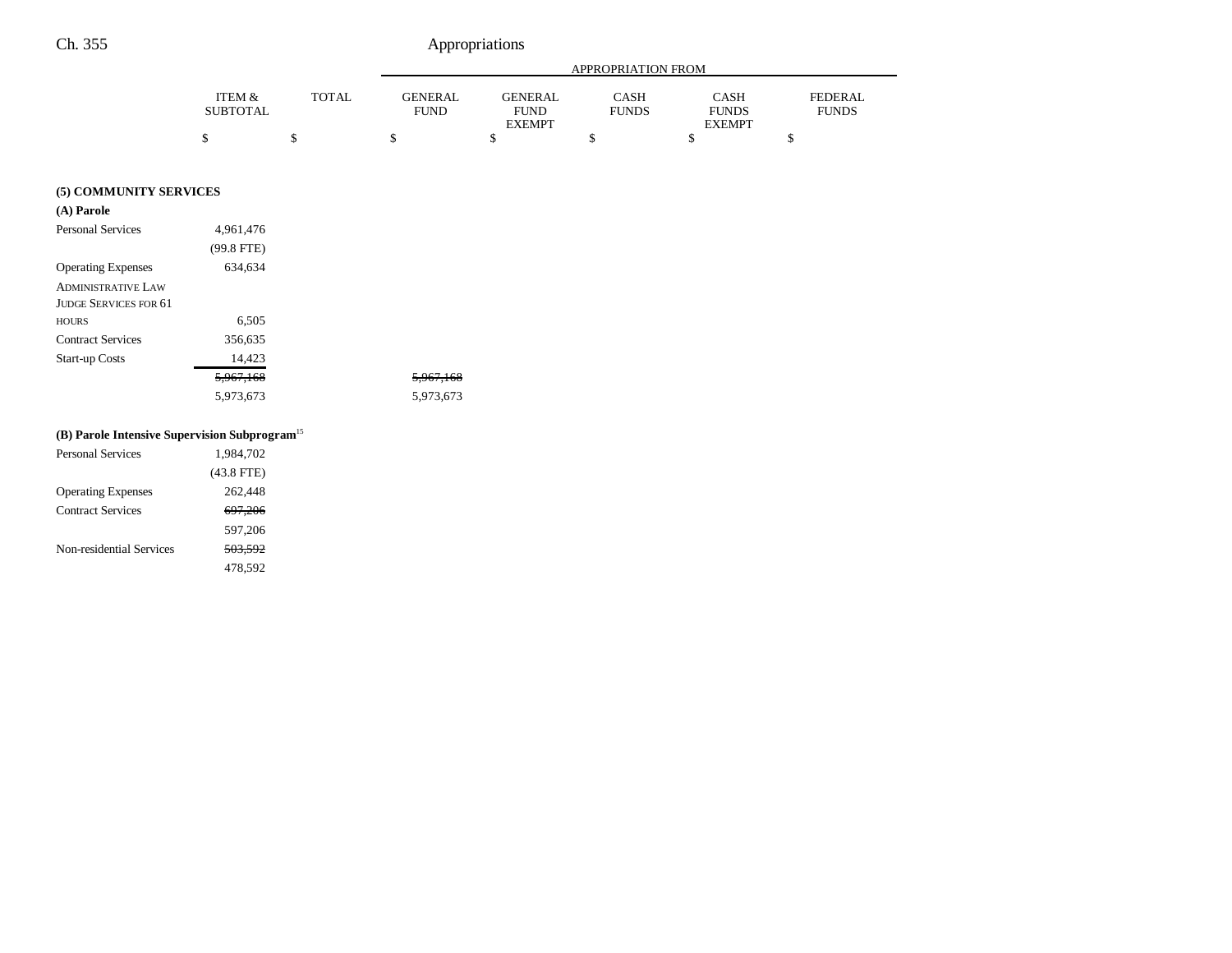| Home Detention        | 73,000    |           |
|-----------------------|-----------|-----------|
| <b>Start-up Costs</b> | 81.449    |           |
|                       | 3,602,397 | 3,602,397 |
|                       | 3.477.397 | 3.477.397 |

## **(C) Community Intensive Supervision Subprogram**<sup>15</sup>

| <b>Personal Services</b>             | 1.960.497       |           |
|--------------------------------------|-----------------|-----------|
|                                      | 1,887,434       |           |
|                                      | $(48.5$ FTE $)$ |           |
|                                      | $(46.5$ FTE)    |           |
| <b>Operating Expenses</b>            | 488,569         |           |
|                                      | 482,511         |           |
| <b>Contract Services</b>             | 3.154.988       |           |
|                                      | 2,889,988       |           |
| <b>Start-up Costs</b>                | 62,618          |           |
|                                      | 5.666.672       | 5,666,672 |
|                                      | 5,322,551       | 5,322,551 |
|                                      |                 |           |
| (D) Community Supervision Subprogram |                 |           |

(1) Community Supervision

| <b>Personal Services</b>  | 1,529,728 | 1,529,728            |
|---------------------------|-----------|----------------------|
|                           | 1,511,462 | 1,511,462            |
|                           |           | $(30.5 \text{ FFE})$ |
|                           |           | $(30.0$ FTE)         |
| <b>Operating Expenses</b> | 74,089    | 74,089               |
|                           | 72.574    | 72,574               |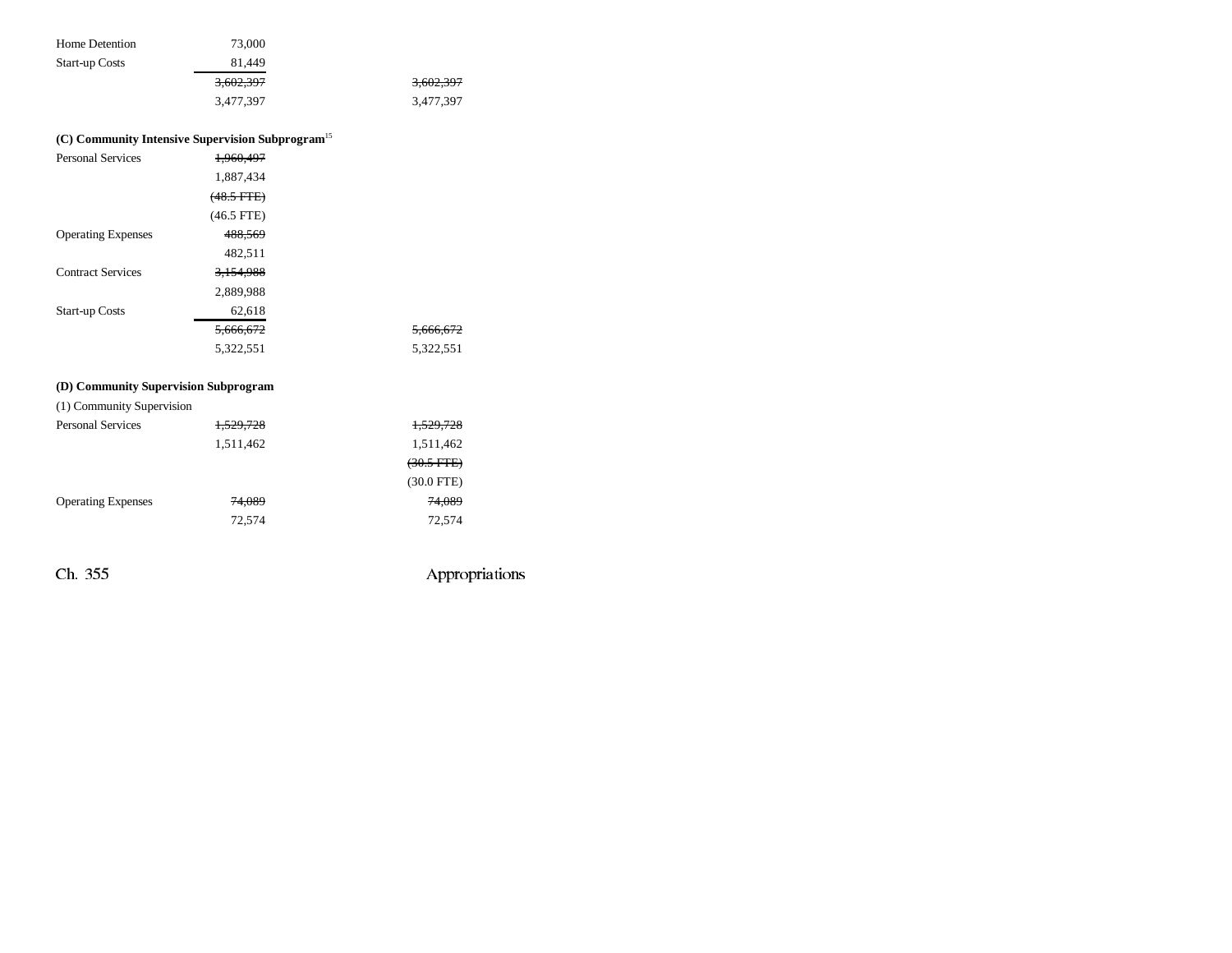|                                |                           |              |                               |                                                | <b>APPROPRIATION FROM</b>   |                                              |                                |
|--------------------------------|---------------------------|--------------|-------------------------------|------------------------------------------------|-----------------------------|----------------------------------------------|--------------------------------|
|                                | ITEM &<br><b>SUBTOTAL</b> | <b>TOTAL</b> | <b>GENERAL</b><br><b>FUND</b> | <b>GENERAL</b><br><b>FUND</b><br><b>EXEMPT</b> | <b>CASH</b><br><b>FUNDS</b> | <b>CASH</b><br><b>FUNDS</b><br><b>EXEMPT</b> | <b>FEDERAL</b><br><b>FUNDS</b> |
|                                | \$                        | \$           | \$                            | \$                                             | \$                          | \$                                           | \$                             |
| <b>Community Mental Health</b> |                           |              |                               |                                                |                             |                                              |                                |
| Services                       | 335,585                   |              | 335,585                       |                                                |                             |                                              |                                |
|                                | 305,585                   |              | 305,585                       |                                                |                             |                                              |                                |
| Contract Services for High     |                           |              |                               |                                                |                             |                                              |                                |
| Risk Offenders <sup>16</sup>   | 197,986                   |              | 197,986                       |                                                |                             |                                              |                                |
|                                | 165,548                   |              | 165,548                       |                                                |                             |                                              |                                |
| <b>Contract Services for</b>   |                           |              |                               |                                                |                             |                                              |                                |
| <b>Fugitive Returns</b>        | 32,475                    |              |                               |                                                |                             | $32,475(T)^a$                                |                                |
| <b>Start-up Costs</b>          | 28,880                    |              | 28,880                        |                                                |                             |                                              |                                |
|                                | 2,198,743                 |              |                               |                                                |                             |                                              |                                |
|                                | 2,116,524                 |              |                               |                                                |                             |                                              |                                |

<sup>a</sup> This amount shall be from the Department of Public Safety, Division of Criminal Justice.

| (2) Youthful Offender System Aftercare |              |           |
|----------------------------------------|--------------|-----------|
| Personal Services                      | 477,539      |           |
|                                        | $(10.0$ FTE) |           |
| <b>Operating Expenses</b>              | 178,554      |           |
| <b>Contract Services</b>               | 1,425,706    |           |
|                                        | 1,225,706    |           |
|                                        | 2,081,799    | 2,081,799 |
|                                        | 1,881,799    | 1,881,799 |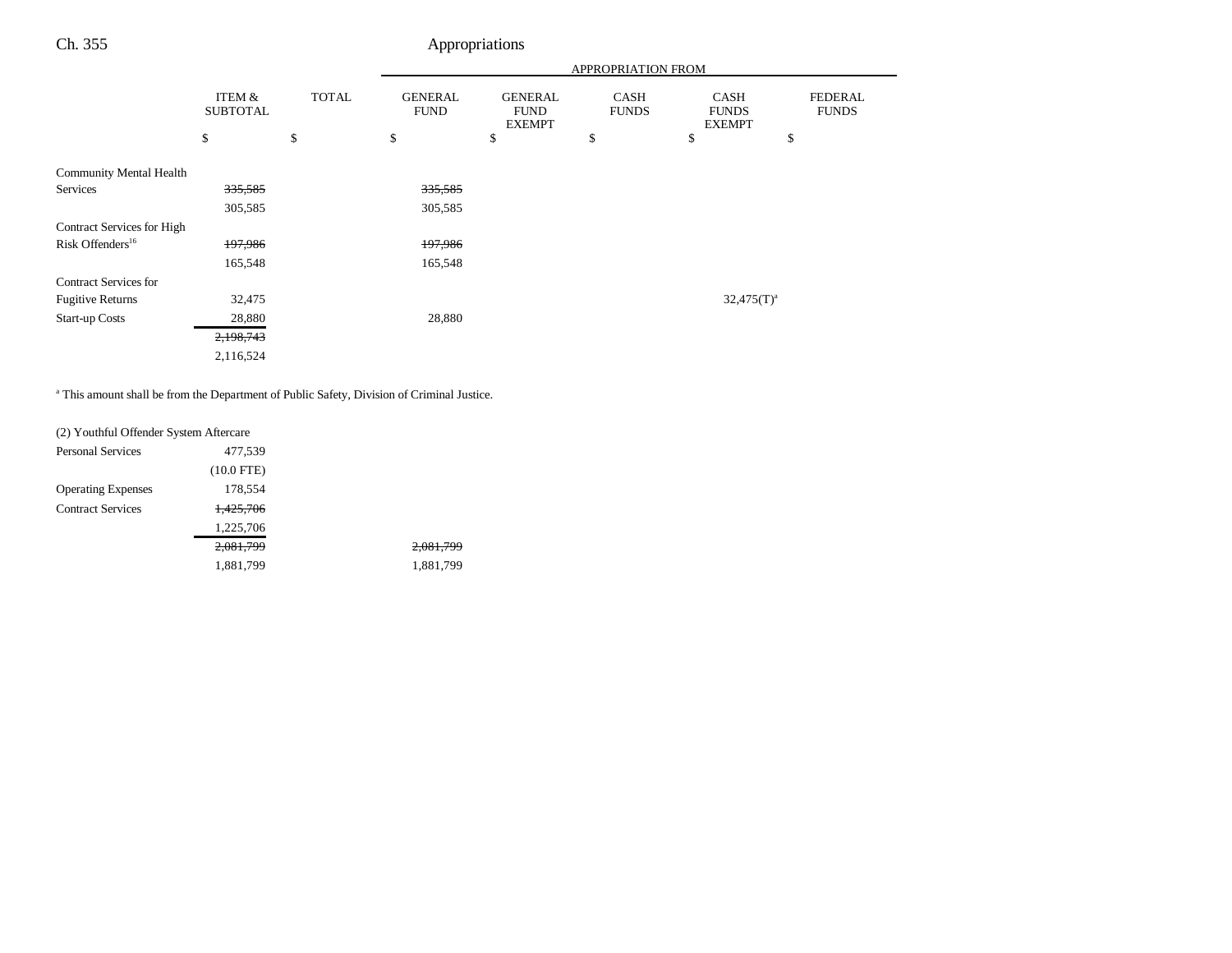|  | 19,516,779 |  |
|--|------------|--|
|  |            |  |

18,771,944

## **(6) PAROLE BOARD17**

| <b>Personal Services</b>                  | 814,582              |         |         |
|-------------------------------------------|----------------------|---------|---------|
|                                           | $(13.5 \text{ FTE})$ |         |         |
| <b>Operating Expenses</b>                 | 99.199               |         |         |
| <b>Contract Services</b>                  | 6,692                |         |         |
|                                           |                      | 920.473 | 920,473 |
|                                           |                      |         |         |
| (7) CORRECTIONAL INDUSTRIES <sup>18</sup> |                      |         |         |

| WORKECTIONAL INDUSTRIES         |                      |  |
|---------------------------------|----------------------|--|
| <b>Personal Services</b>        | 8.548,733            |  |
|                                 | 8.417.581            |  |
|                                 | $(183.3 FTE)$        |  |
|                                 | $(180.0$ FTE)        |  |
| <b>Operating Expenses</b>       | 5,999,514            |  |
|                                 | 5.930.868            |  |
| Raw Materials                   | 20.042.554           |  |
|                                 | 21,783,585           |  |
| <b>Inmate Pay</b>               | <del>2.191.827</del> |  |
|                                 | 2,164,702            |  |
| Capital Outlay                  | 1.406.200            |  |
| Lease Purchase                  | 0                    |  |
| <b>Indirect Cost Assessment</b> | 502,817              |  |
|                                 |                      |  |

38,691,645<sup>a</sup> 38,691,645<sup>a</sup>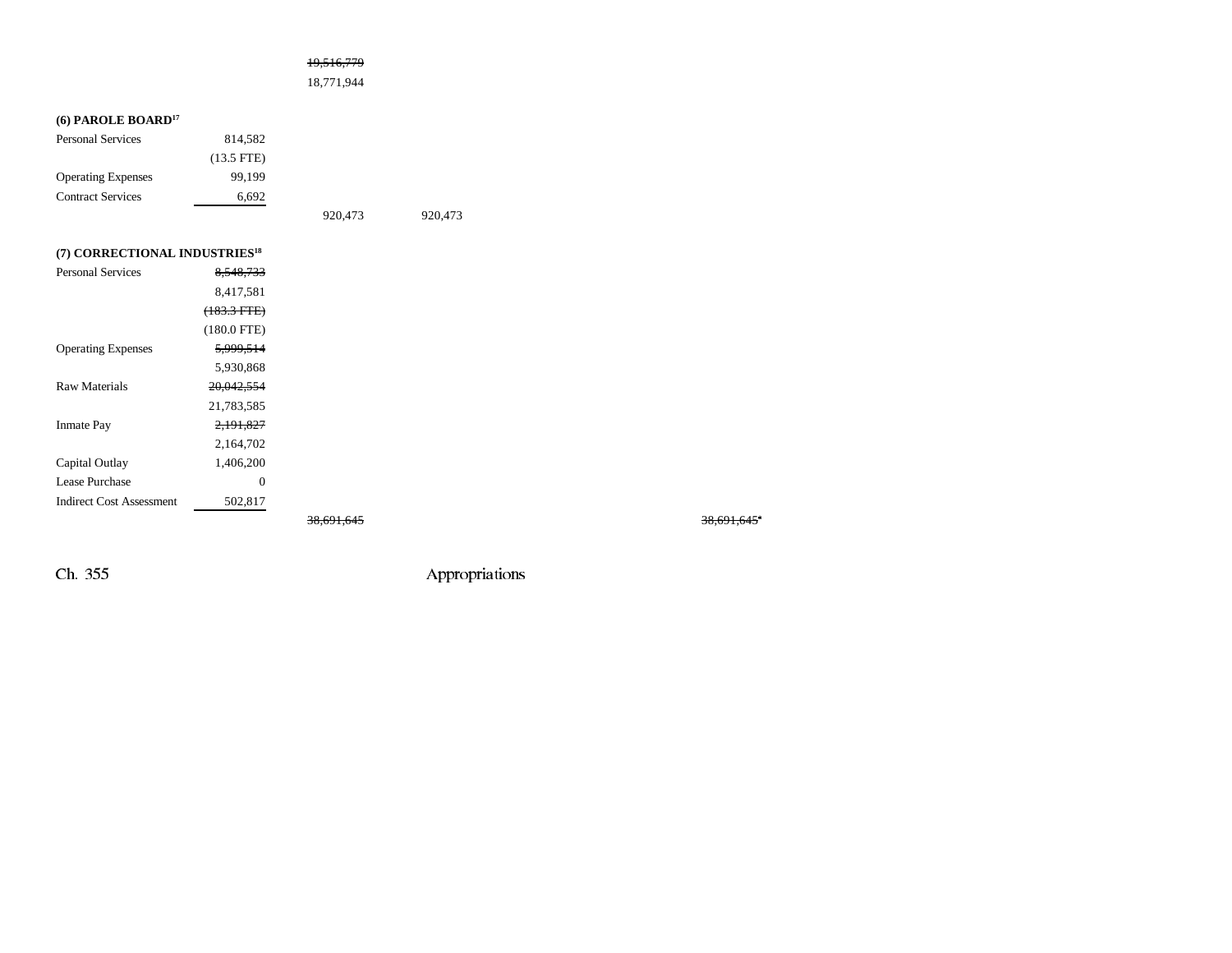|                           |              | <b>APPROPRIATION FROM</b>     |                                                |                             |                                              |                                |
|---------------------------|--------------|-------------------------------|------------------------------------------------|-----------------------------|----------------------------------------------|--------------------------------|
| ITEM &<br><b>SUBTOTAL</b> | <b>TOTAL</b> | <b>GENERAL</b><br><b>FUND</b> | <b>GENERAL</b><br><b>FUND</b><br><b>EXEMPT</b> | <b>CASH</b><br><b>FUNDS</b> | <b>CASH</b><br><b>FUNDS</b><br><b>EXEMPT</b> | <b>FEDERAL</b><br><b>FUNDS</b> |
| \$                        |              | J                             |                                                |                             | Œ                                            |                                |
|                           | 40, 205, 753 |                               |                                                |                             | $40,205,753$ <sup>a</sup>                    |                                |

<sup>a</sup> Of this amount,  $\frac{21,475,758(f)}{21,131,978(f)}$  is estimated to be from sales to other state agencies, \$9,813,945 is estimated to be from sales to non-state entities,  $7,251,942$ (T) \$9,109,830(T) is estimated to be from the Department of Revenue for the purchase of license plates, and \$150,000 is estimated to be from the Land Improvement Fund.

#### **(8) CANTEEN OPERATION**

| <b>Personal Services</b>        | 1,073,026    |            |                         |
|---------------------------------|--------------|------------|-------------------------|
|                                 | $(25.4$ FTE) |            |                         |
| <b>Operating Expenses</b>       | 10,012,886   |            |                         |
| <b>Inmate Pay</b>               | 34,986       |            |                         |
| <b>Indirect Cost Assessment</b> | 80,106       |            |                         |
| <b>Start-up Costs</b>           | 10,524       |            |                         |
|                                 |              | 11,211,528 | 11,211,528 <sup>a</sup> |

<sup>a</sup> This amount shall be from sales revenues earned by the Canteen Operation.

#### **TOTALS PART II**

| $(CORRECTIONS)^{4,5}$ | \$538,906,402 | <del>\$476.960.216</del> | $$14.680.488$ <sup>*</sup> | \$42,831,939 <sup>*</sup> | <del>\$4,433,759</del> |
|-----------------------|---------------|--------------------------|----------------------------|---------------------------|------------------------|
|                       | \$519,362,883 | \$448,601,269            | $$15,192,349$ <sup>a</sup> | $$50.977.366^a$           | \$4,591,899            |

<sup>a</sup> Of these amounts,  $$30,977,747$  \$34,058,834 contains a (T) notation.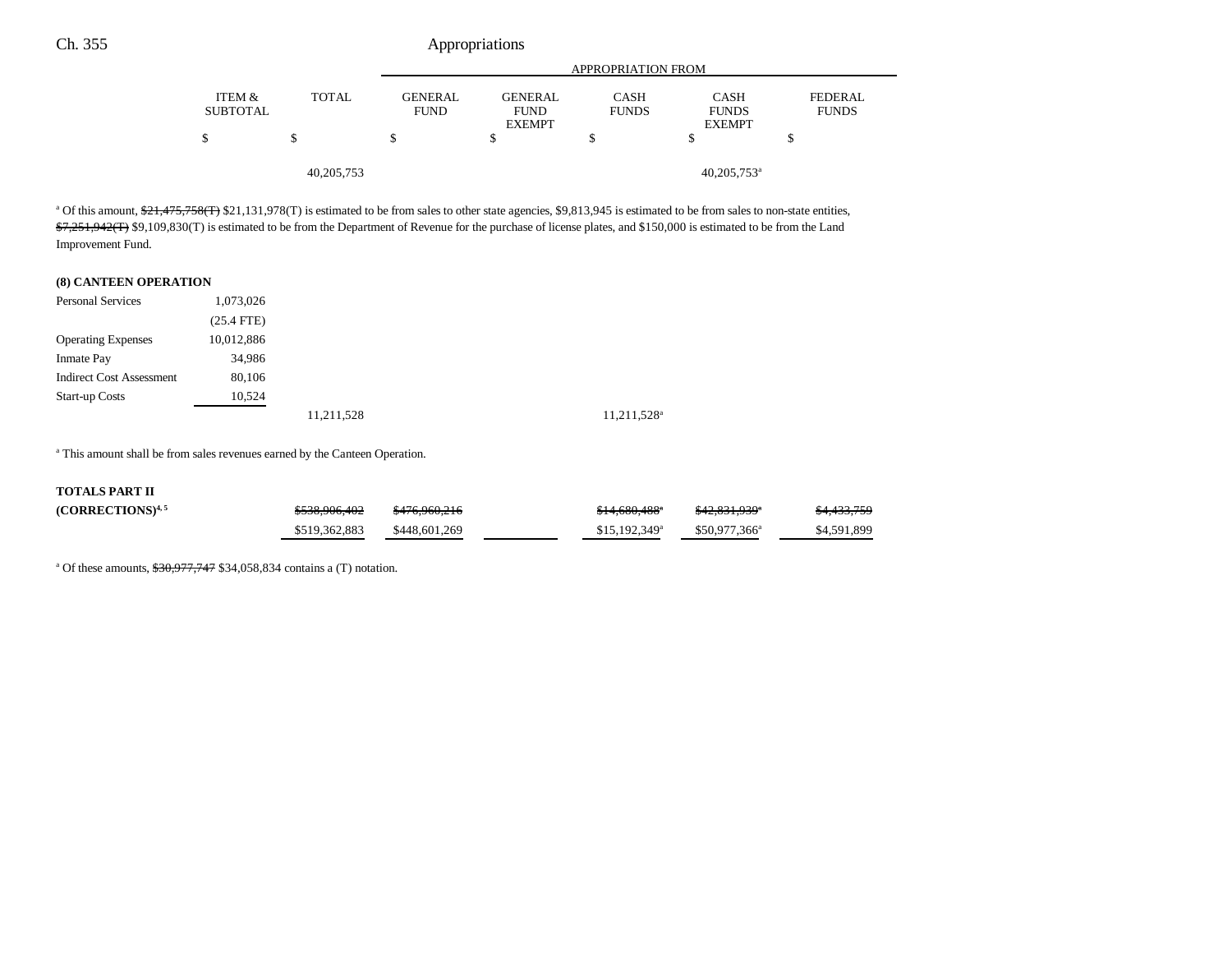## **FOOTNOTES** -- The following statements are referenced to the numbered footnotes throughout section 2.

- 4 (Governor lined through this provision. See L. 2001, p. 2345.)
- 5 All Departments, Totals -- The General Assembly requests that copies of all reports requested in other footnotes contained in this act be delivered to the Joint Budget Committee and the majority and minority leadership in each house of the General Assembly. Each principal department of the state shall produce its rules in an electronic format that is suitable for public access through electronic means. Such rules in such format shall be submitted to the Office of Legislative Legal Services for publishing on the Internet. It is the intent of the General Assembly that this be done within existing resources.
- 6 Department of Corrections, Management, Executive Director's Office Subprogram -- The Department is requested to report, in the annual budget submission, the level of any future savings attained through the use of the Department's staffing templates.
- 7 (Governor lined through this provision. See L. 2001, p. 2345.)
- 8 (Governor lined through this provision. See L. 2001, p. 2345.)
- 9 (Governor lined through this provision. See L. 2001, p. 2346.).
- 10 (Governor lined through this provision. See L. 2001, p. 2346.).
- 11 Department of Corrections, Support Services, Information Systems Subprogram; Department of Human Services, Office of Information Technology Services; and Division of Youth Corrections; Judicial Department, Courts Administration, Integrated Information Services; Department of Public Safety, Executive Director's Office, Colorado Integrated Criminal Justice Information System (CICJIS); and Colorado Bureau of Investigation, Colorado Crime Information Center (CCIC), -- The Department of Corrections, the Department of Human Services, the Judicial Department, the Department of Public Safety and the Colorado District Attorney's Council are requested to develop an update of a plan for consistent policies among all of the agencies for providing public access to criminal history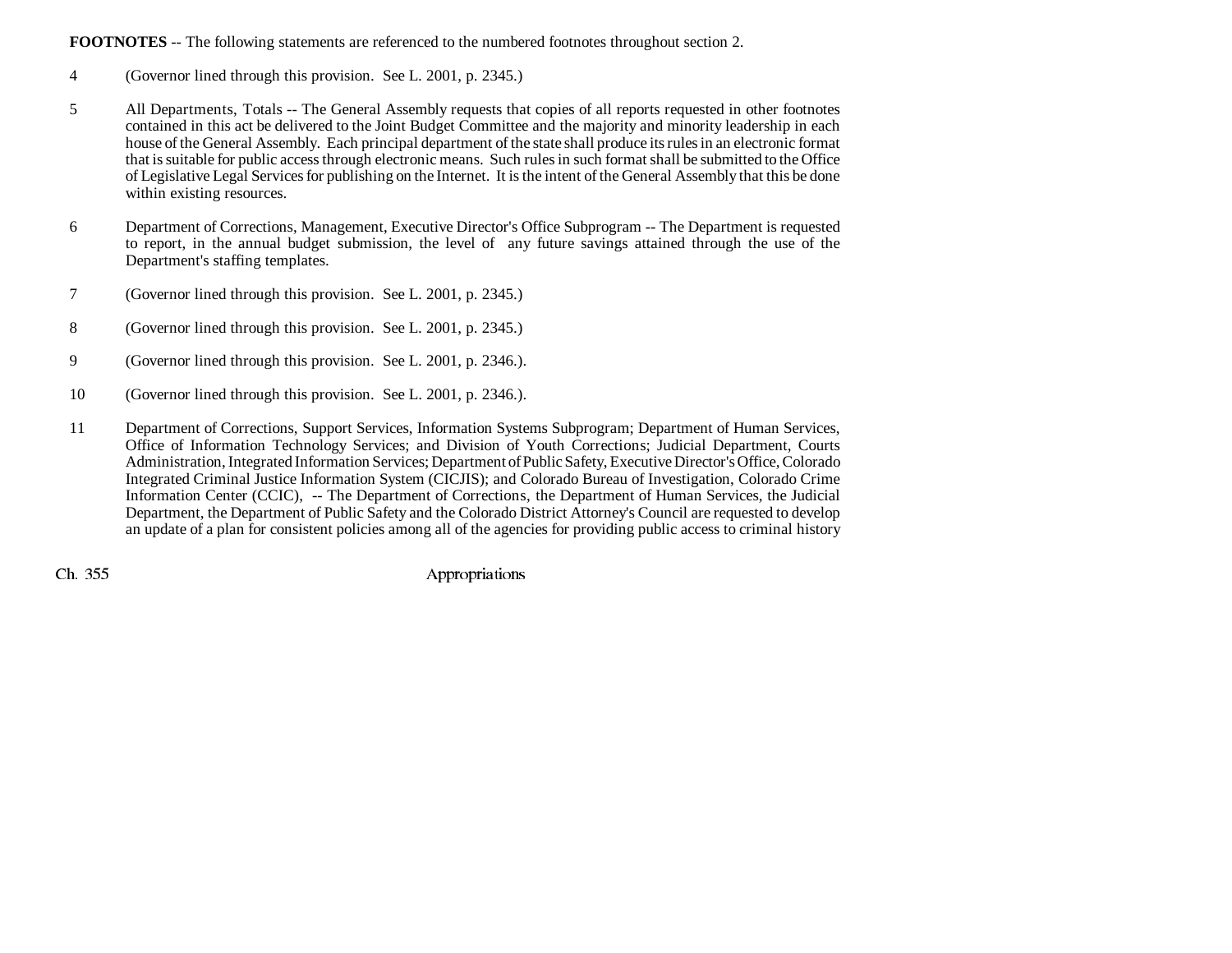|                 |              | APPROPRIATION FROM |                |              |               |              |
|-----------------|--------------|--------------------|----------------|--------------|---------------|--------------|
| ITEM &          | <b>TOTAL</b> | <b>GENERAL</b>     | <b>GENERAL</b> | <b>CASH</b>  | <b>CASH</b>   | FEDERAL      |
| <b>SUBTOTAL</b> |              | <b>FUND</b>        | <b>FUND</b>    | <b>FUNDS</b> | <b>FUNDS</b>  | <b>FUNDS</b> |
|                 |              |                    | <b>EXEMPT</b>  |              | <b>EXEMPT</b> |              |
|                 |              |                    |                |              |               |              |

information. The plan should address, but should not be limited to: (1) the pros and cons of bulk distributions of electronic criminal history data to private companies; (2) an update on the success of the Internet access to criminal records initiative; and (3) a uniform fee schedule for providing criminal history information to the public that will be applied in a consistent manner by each of the justice agencies and that will include recovery of a reasonable portion of the costs associated with building and maintaining the information systems of the justice agencies pursuant to Section 24-72-205 (4), C.R.S. The Department of Public Safety is requested to coordinate a report from said agencies to the Joint Budget Committee and the Judiciary Committees of the Senate and House of Representatives by October 1, 2001, summarizing the public access plan and proposing any legislative changes that may be needed to implement the plan.

- 12 Department of Corrections, Inmate Programs, Drug and Alcohol Treatment Subprogram, Alcohol Treatment Program; and Drug Treatment Program -- It is the intent of the General Assembly that the Department of Corrections be allowed to transfer funds, as necessary, between the alcohol abuse treatment programs line item and the drug abuse treatment programs line item. The Department is requested to report in its annual budget submission to the Joint Budget Committee the amounts transferred between these line items and the total expenditures for each program.
- 13 Department of Corrections, Inmate Programs, Community Reintegration Subprogram -- The Department is requested to track recidivism rates for the inmates provided assistance through this program for five years after release of an inmate. The Department is further requested to report, in their annual budget submission, a comparison of the recidivism rate of the inmates who are assisted through this program as compared to the overall recidivism rate for other inmates released from the Department.
- 14 Department of Corrections, Inmate Programs, Community Reintegration Subprogram, Offender Re-employment Center -- It is the intent of the General Assembly that no new General Fund dollars will be used for the Offender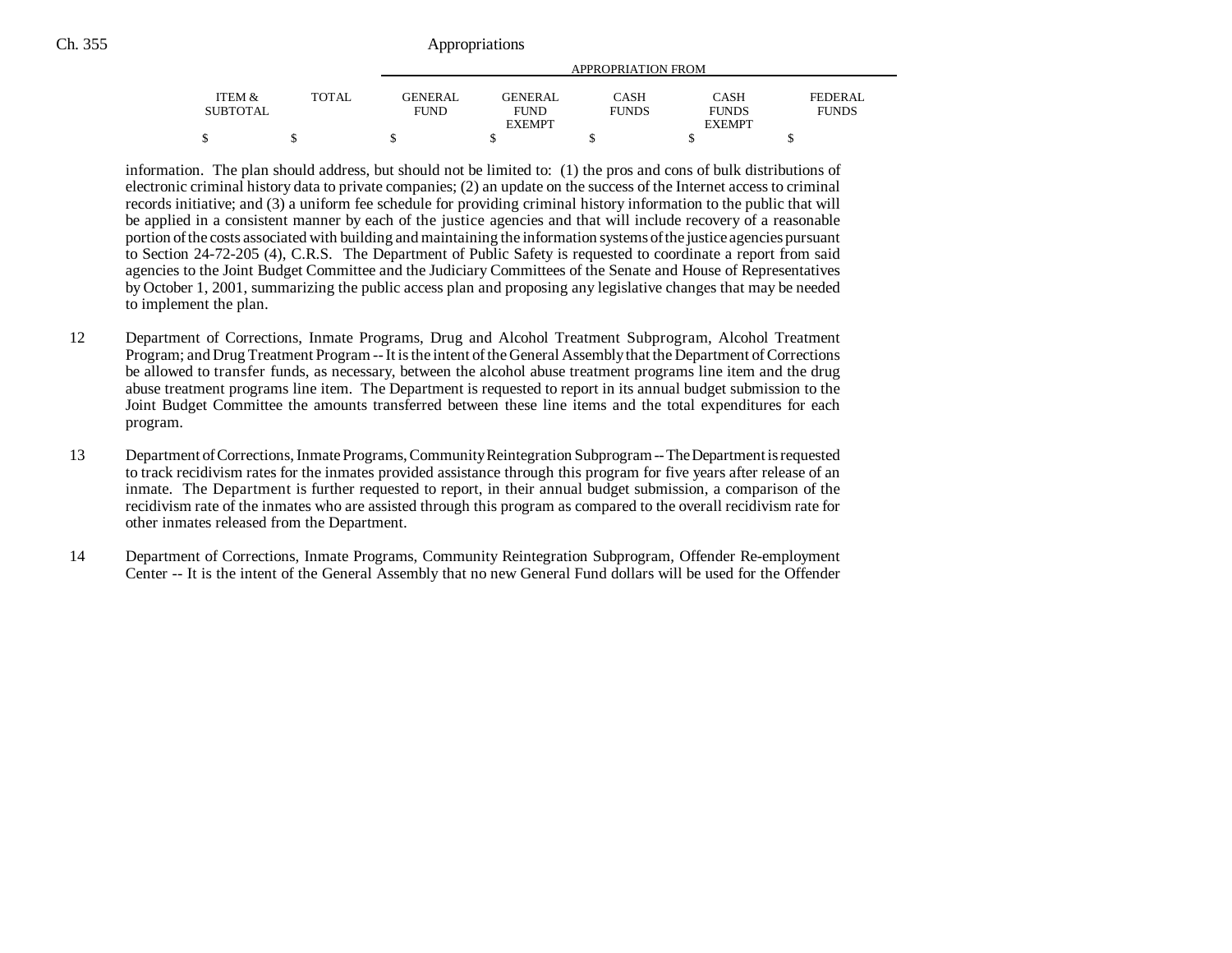Re-employment Center and that the Department use funds received as gifts, grants, and donations for this center. Existing General Fund dollars may be used as a match for gifts, grants, and donations but shall not be used if they are to be considered a maintenance of effort. Of the amount appropriated in this line, up to \$94,000 may be used for the acquisition of leased space notwithstanding the provisions outlined in head note number 7 with regard to leased space.

- 15(Governor lined through this provision. See L. 2001, p. 2347.).
- 16 Department of Corrections, Community Services, Community Supervision Subprogram, Community Supervision, Contract Services for High Risk Offenders -- The Department of Corrections is requested to submit a report to the Joint Budget Committee by July 31, 2001, outlining the results of utilizing global positioning satellite devices and electronic paging devices to track high risk offenders in the Community Supervision Division during FY 2000-01.
- 17 (Governor lined through this provision. See L. 2001, p. 2347.).
- 18 Department of Corrections, Correctional Industries; and Department of Revenue, Motor Vehicle Business Group, Motor Vehicle Division -- The Department of Corrections is requested to submit to the Joint Budget Committee quarterly reports which outline the license plate production level, by type, for the preceding quarter, as well as an estimate of the next quarter's anticipated production level as compared to actual orders received. The Department of Revenue is requested to submit to the Joint Budget Committee quarterly reports which outline the license plate inventory on hand, by county, as of the end of each quarter, as well as the estimated license plate demand of each county for the next quarter.